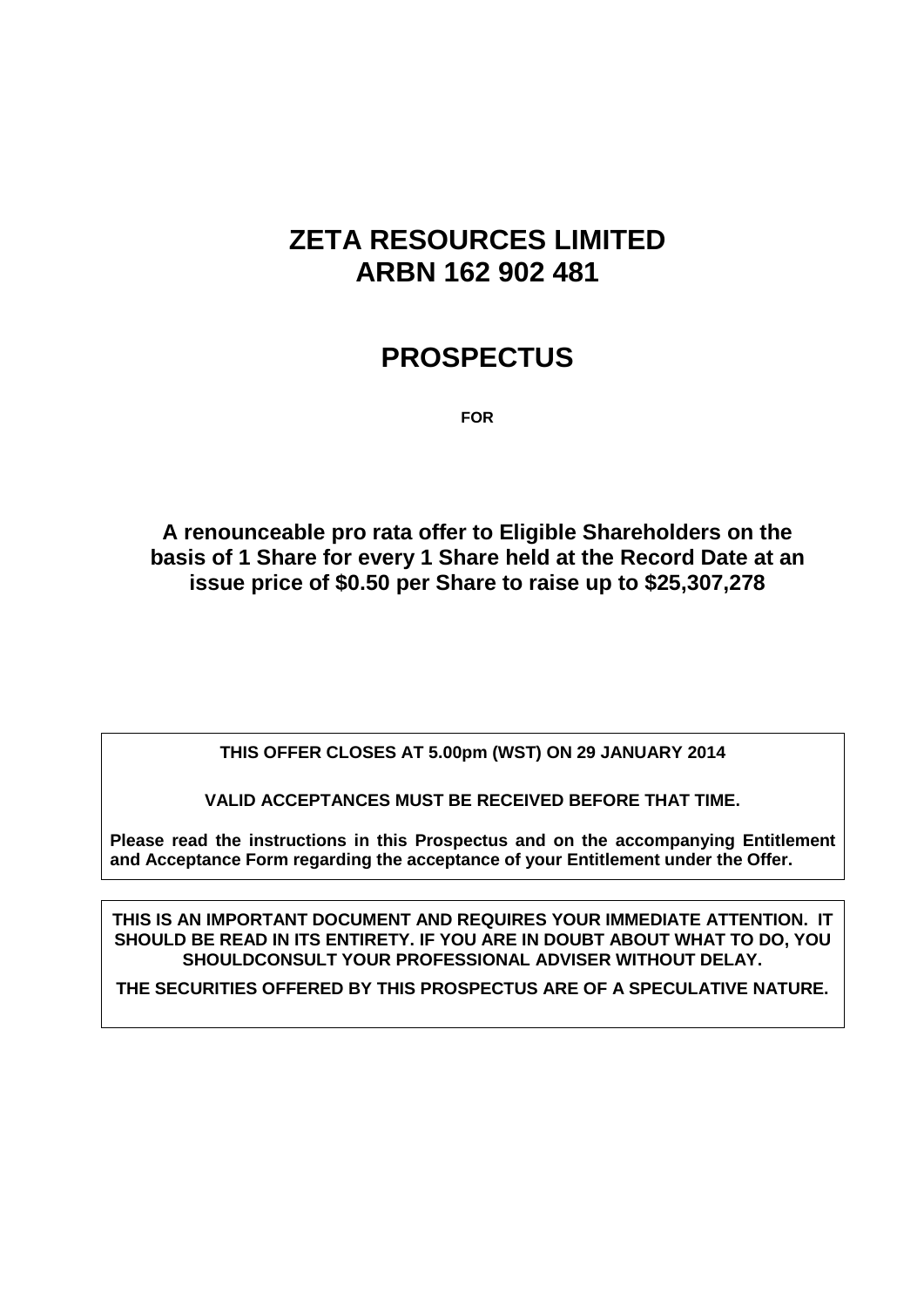### **IMPORTANT INFORMATION**

#### **General**

This Prospectus is dated 20 December 2013 and was lodged with ASIC on that date with the consent of all Directors. Neither ASIC nor ASX nor their respective officers take any responsibility for the contents of this Prospectus or the merits of the investment to which this Prospectus relates.

No Shares will be issued on the basis of this Prospectus any later than 13 months after the date of this Prospectus (being the expiry date of this Prospectus).

A copy of this Prospectus is available for inspection at the Australian registered office of the Company at Endeavour Corporate, Suite 8, 7 The Esplanade, Mount Pleasant, Western Australia during normal business hours. The Company will provide a copy of this Prospectus to any person on request. The Company will also provide copies of other documents on request (see Section [5.4\)](#page-29-0). Eligible Shareholders with registered addresses in Australia and New Zealand only can obtain a copy of this Prospectus during the period of the Offer on the Company's website - [www.zetaresources.co](http://www.zetaresources.co/)

The Company will apply to ASX within 7 days of the date of this Prospectus for official quotation by ASX of the Shares offered pursuant to this Prospectus.

Consent under the Bermudian Exchange Control Act 1972 (and its related regulations) has been obtained from the Bermuda Monetary Authority for the issue and transfer of the Company's common shares to and between non-residents of Bermuda for exchange control purposes provided such shares remain listed on an appointed stock exchange, which includes the ASX. This Prospectus will be filed with the Registrar of Companies in Bermuda in accordance with Bermuda law. In granting such consent and in accepting this Prospectus for filing, neither the Bermuda Monetary Authority nor the Registrar of Companies in Bermuda accepts any responsibility for the Company's financial soundness or the correctness of any of the statements made or opinions expressed in this Prospectus.

Revenues and expenditures disclosed in this Prospectus are recognised exclusive of the amount of goods and services tax, unless otherwise disclosed.

No person is authorised to give any information or to make any representation in connection with the Offer which is not contained in this Prospectus. Any information or representation not so contained may not be relied on as having been authorised by the Company in connection with the Offer.

#### **Entitlement and Acceptance Form**

The Entitlement and Acceptance Form accompanying this Prospectus is important. Please refer to instructions in Section [1.9](#page-9-0) regarding the acceptance of your Entitlement. Acceptances of Shares can only be submitted on an Entitlement and Acceptance Form. The Entitlement and Acceptance Form sets out an Eligible Shareholder's Entitlement to participate in the Offer. Applications for Shortfall Shares must be made on the Entitlement and Acceptance Form if you are an Eligible Shareholder. The issue of Shortfall Shares to Shareholders is in the absolute discretion of the Directors. More information on the Shortfall Offer is contained in Section [1.5.](#page-9-1)

By returning an Entitlement and Acceptance Form, you acknowledge that you have received and read this Prospectus and you have acted in accordance with the terms of the Offer detailed in this Prospectus.

#### **Foreign Investors**

No action has been taken to permit the offer of Shares under this Prospectus in any jurisdiction other than Australia and New Zealand. The distribution of this Prospectus in jurisdictions outside Australia and New Zealand may be restricted by law and therefore persons into whose possession this Prospectus comes should seek advice on and observe any such restrictions. Any failure to comply with these restrictions may constitute a violation of those laws. This Prospectus does not constitute an offer of Shares in any jurisdiction where, or to any person to whom, it would be unlawful to issue this Prospectus.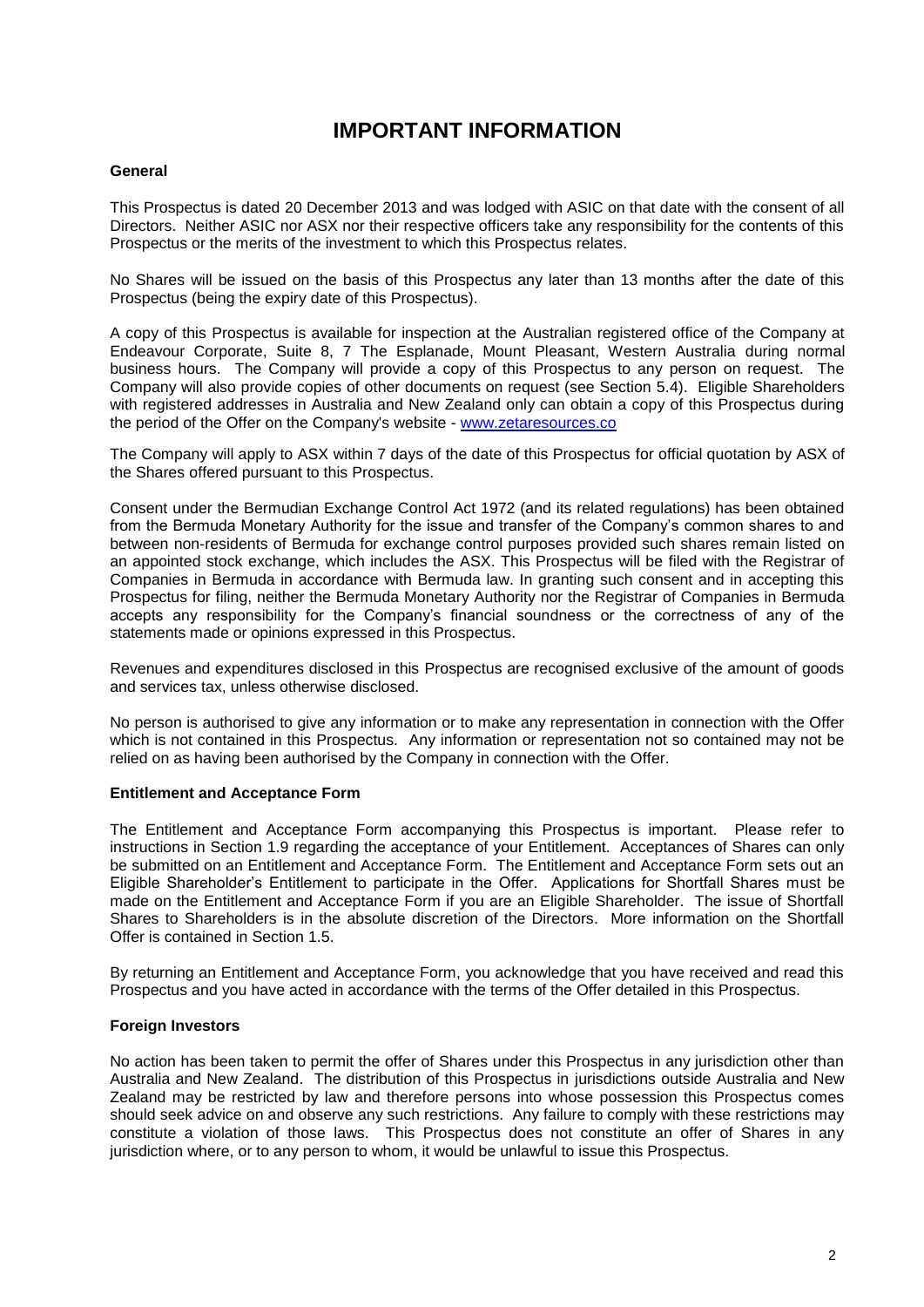#### **Speculative Investment**

The Shares offered by this Prospectus should be considered speculative. Some of the risk factors that should be considered by potential investors are outlined in Section [4.](#page-17-0)

This Prospectus is important and should be read in its entirety before deciding to participate in the Offer. This Prospectus does not take into account the investment objectives, financial or taxation or particular needs of any Applicant. Before making any investment in the Company, each Applicant should consider whether such an investment is appropriate to his/her particular needs, and considering their individual risk profile for speculative investments, investment objectives and individual financial circumstances. Each Applicant should consult his/her stockbroker, solicitor, accountant or other professional adviser without delay.

#### **Transaction Specific Prospectus**

This Prospectus is a transaction specific prospectus for an offer of continuously quoted securities (as defined in the Corporations Act) and has been prepared in accordance with section 713 of the Corporations Act. It does not contain the same level of disclosure as an initial public offering prospectus. In making representations in this Prospectus regard has been had to the fact that the Company is a disclosing entity for the purposes of the Corporations Act and certain matters may reasonably be expected to be known to investors and professional advisers whom potential investors may consult.

#### **Defined Terms**

Definitions of certain terms used in this Prospectus are contained in Section [7.](#page-34-0) All references to currency are to Australian dollars and all references to time are to WST, unless otherwise indicated.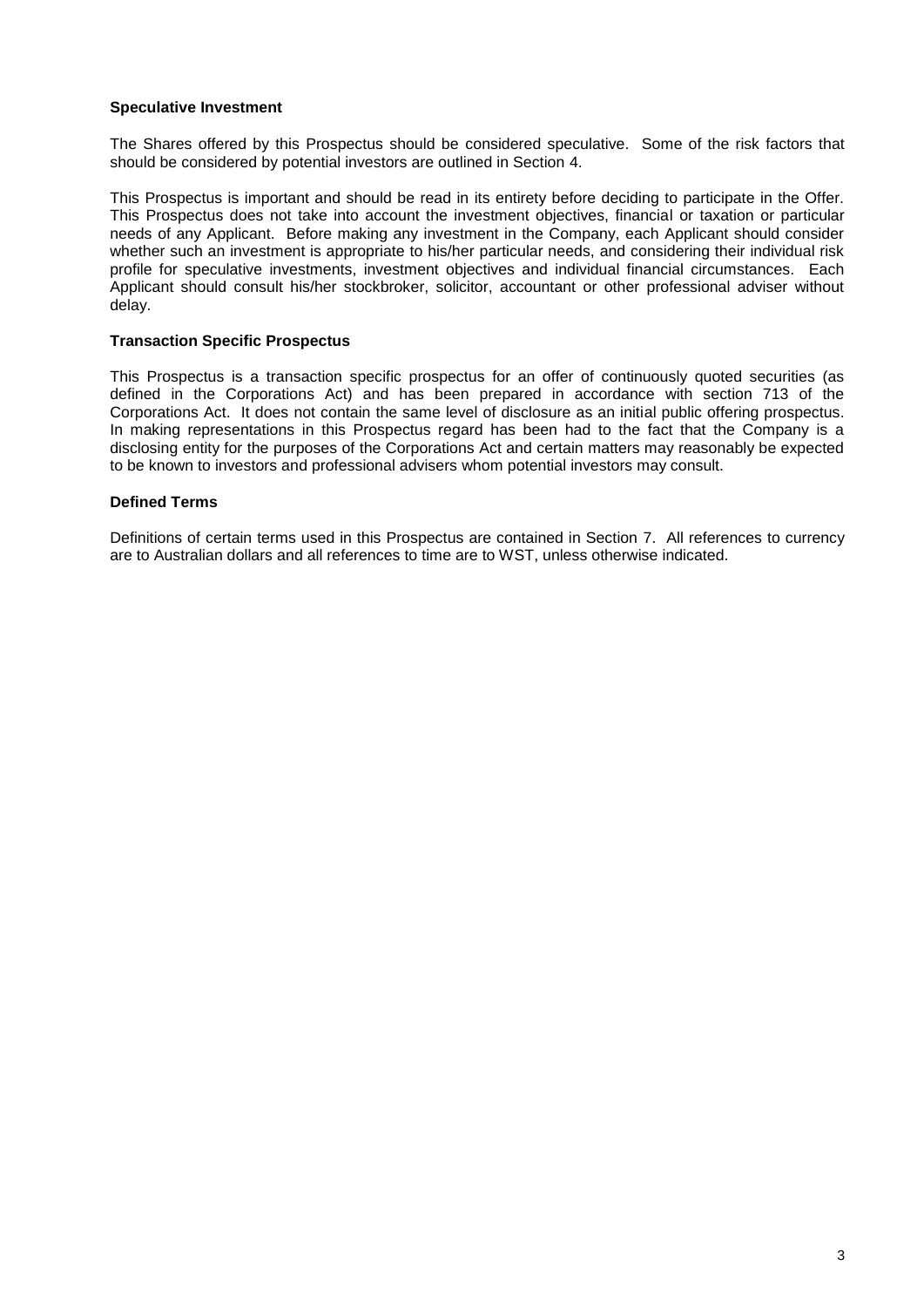## **CORPORATE DIRECTORY**

| <b>Directors</b>                                                                                                                                                                           | Legal Adviser - Australia                                                                                                                                                                         |
|--------------------------------------------------------------------------------------------------------------------------------------------------------------------------------------------|---------------------------------------------------------------------------------------------------------------------------------------------------------------------------------------------------|
| Mr Marthinus (Martin) Botha<br>Ms Xi Xi<br>Mr Peter Sullivan<br><b>Company Secretary</b>                                                                                                   | Hardy Bowen Lawyers<br>Level 1<br>28 Ord Street<br>West Perth WA 6005<br>Australia                                                                                                                |
| <b>BCB Charter Corporate Services Limited (Bermuda)</b>                                                                                                                                    | Legal Adviser - Bermuda*                                                                                                                                                                          |
| Mr Mark Pitts (Company Secretary - Australia)<br><b>Registered Office</b><br>19 Par-la-Ville Road<br>Hamilton HM 11<br>Bermuda<br>Telephone: +1 441 295 5678<br>Facsimile: +1 441 295 6699 | Conyers Dill & Pearman Pte Ltd<br>9 Battery Road<br>20-21 Straits Trading Building<br>Singapore 049910<br>Custodian*<br>Bermuda Commercial Bank Limited<br>19 Par-la-Ville Road<br>Hamilton HM 11 |
| Email: karmstrong@bcb.bm<br><b>Australian Registered Office</b>                                                                                                                            | Bermuda<br>Auditor*                                                                                                                                                                               |
| Suite 8<br>7 The Esplanade<br>Mount Pleasant WA 6153<br>Australia<br>Telephone: +61 8 9316 9100                                                                                            | KPMG Inc (South Africa)<br><b>MSC House</b><br>1 Mediterranean Street, Foreshore<br>8001, Cape Town<br>South Africa                                                                               |
| Facsimile: +61 8 9315 5475                                                                                                                                                                 | <b>Nominee for Foreign Shareholders</b>                                                                                                                                                           |
| <b>Share Registry</b><br>Security Transfer Registrars Pty Ltd<br>770 Canning Highway<br>Applecross WA 6153<br>Australia<br>Phone: +61 8 9315 2333<br>Facsimile: +61 8 9315 2233            | BBY Nominees Pty Ltd (AFSL 238095)<br>Level 17, 60 Margaret Street<br>Sydney NSW 2000<br>Australia<br>Phone: +61 2 9226 0000<br>Facsimile: +61 2 9226 0066<br>Email: enquiries@bby.com.au         |
| ASX Code: ZER                                                                                                                                                                              |                                                                                                                                                                                                   |
| Website:<br>www.zetaresources.co                                                                                                                                                           |                                                                                                                                                                                                   |

\* This entity has not been involved in the preparation of this Prospectus and has not consented to being named in the Prospectus. Its name is included for information purposes only.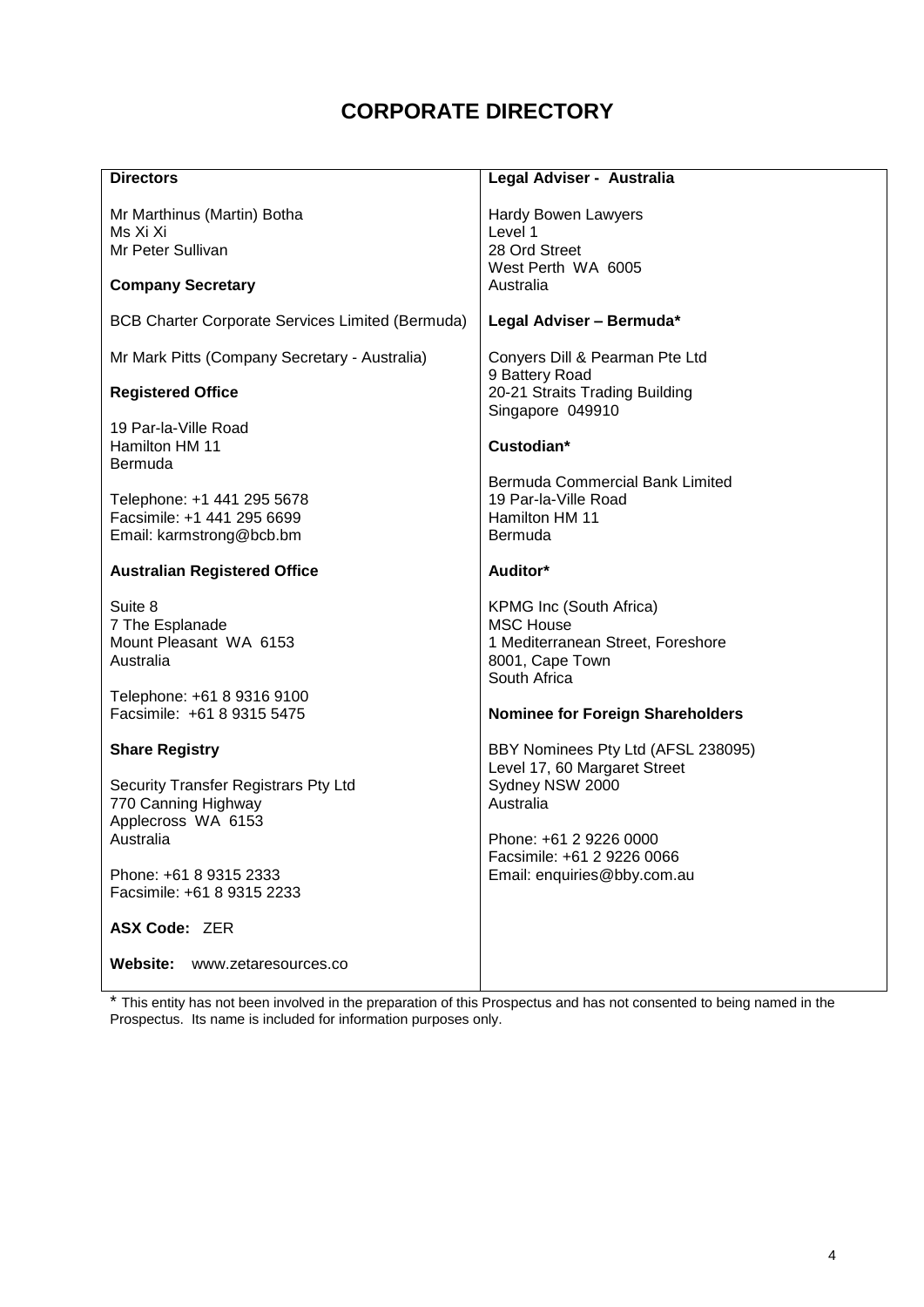### **INDICATIVE TIMETABLE**

| <b>Event</b>                                                                                 | <b>Date</b>      |
|----------------------------------------------------------------------------------------------|------------------|
| Announcement of Offer                                                                        | 20 December 2013 |
| Lodgement of Prospectus and Appendix 3B with ASIC and provision of<br>copies to ASX          | 20 December 2013 |
| Company sends letter to Shareholders containing information required by<br>Appendix 3B       | 24 December 2013 |
| Rights trading commences                                                                     | 2 January 2014   |
| Existing Shares quoted on an "ex" basis                                                      |                  |
| Record date for determining Entitlements                                                     | 5.00pm (WST)     |
|                                                                                              | 8 January 2014   |
| Prospectus and Entitlement and Acceptance Form despatched to Eligible<br><b>Shareholders</b> | 14 January 2014  |
| Rights trading ends                                                                          | 21 January 2014  |
| New Shares quoted on a deferred settlement basis                                             | 22 January 2014  |
| <b>Closing Date</b>                                                                          | 5.00pm (WST)     |
|                                                                                              | 29 January 2014  |
| Notification of Shortfall                                                                    | 3 February 2014  |
| Anticipated date for allotment and issue of new Shares and despatch of<br>holder statements  | 6 February 2014  |
| Last day for the Company to confirm to ASX all information required by<br>Appendix 3B        |                  |
| Anticipated date for commencement of trading of new Shares                                   | 7 February 2014  |

The above timetable is indicative only and subject to change. Subject to the Listing Rules, the Directors reserve the right to vary these dates, including the Closing Date for the Offer, without prior notice. Any extension of the Closing Date will have a consequential effect on the anticipated date for allotment and issue of the Shares. The Directors also reserve the right not to proceed with the whole or part of the Offer at any time prior to allotment. In that event, the relevant Application Monies will be returned without interest.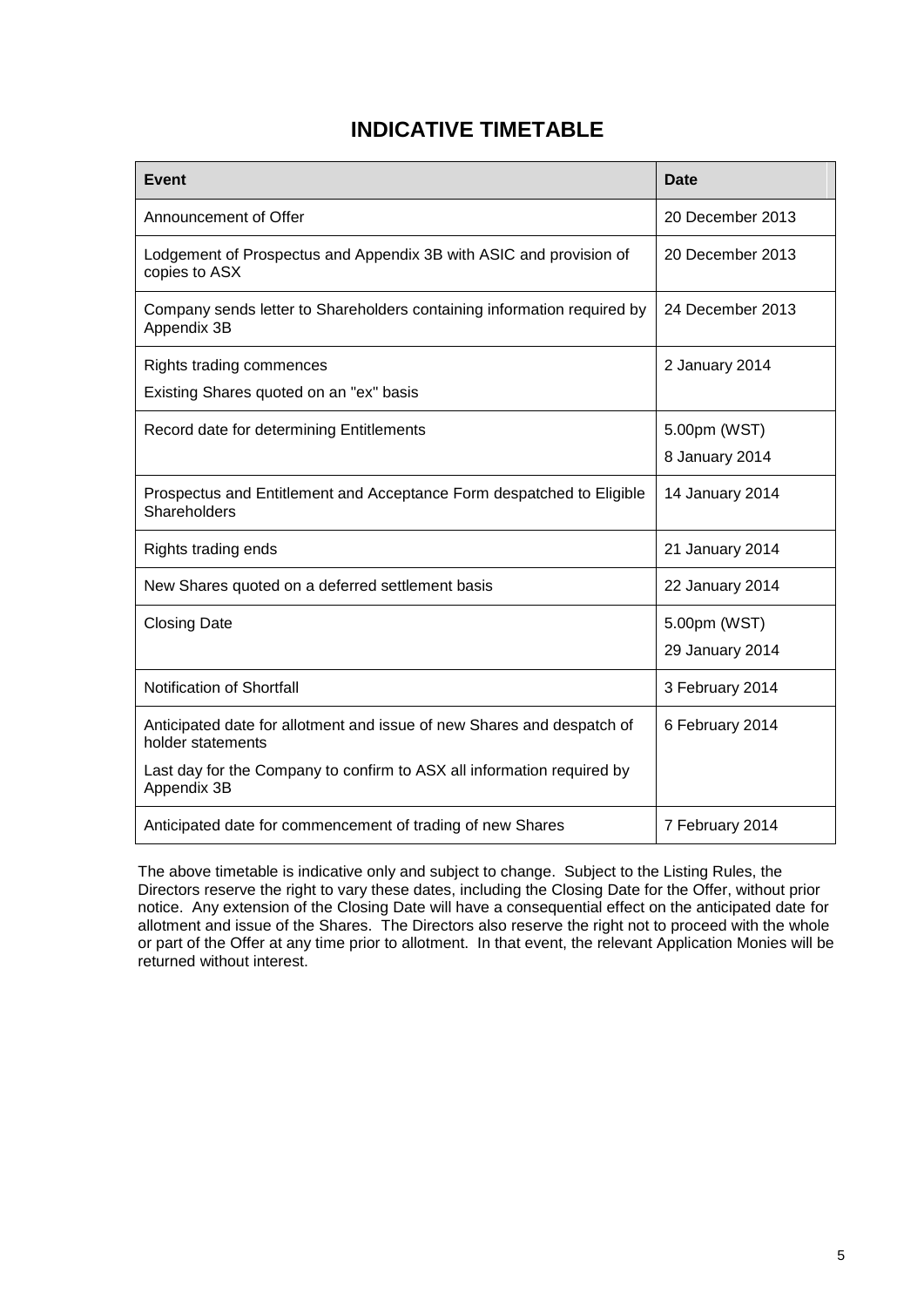### **KEY RISK FACTORS**

An investment in Shares is subject to risks and uncertainties and should be considered speculative. Some of the more significant risks which affect an investment in the Company are:

(a) Risks arising from the Company's jurisdiction of incorporation and registration – refer to Section [4.2](#page-18-0)

As a company incorporated in Bermuda, the Company is not subject to many provisions of the Corporations Act. The Bermuda Companies Act does not provide the same level of shareholder protections as the Corporations Act, including for example takeover protections. In addition, any changes in Bermudian tax law could have an adverse impact on Shareholders.

(b) Risks related to the holding of interests in other companies – refer to Section [4.3\(a\)](#page-18-1)

The Company's business involves holding interests in other companies in the mining and resources sectors. As a result, the Company is exposed to the risks which affect each of the companies in which it holds an interest, including the country risk of each of the countries in which these companies operate. These countries include Australia, East Timor, Egypt, Mali,<br>New Zealand, Tanzania and Vietnam. Political changes, conflict and changes in Political changes, conflict and changes in government policies and exchange rate fluctuations may impact the profitability and viability of the operations of those companies.

(c) Investment in publicly quoted securities – refer to Section [4.3\(c\)](#page-19-0)

The Company's investment in various listed companies in the mining and resources sectors may be difficult to realise. The value of the Company's investments may go down as well as up and the market price of the Company's investments may not reflect the underlying value of those investments. The Company may therefore realise less than, or lose all of, its investment.

(d) Nature of mineral exploration and mining – refer to Sections [4.4\(b\),](#page-20-0) [\(e\),](#page-21-0) [\(g\)](#page-22-0) and [\(j\)](#page-23-0)

Mineral exploration and development is a speculative business, characterised by a number of significant uncertainties. Risks the Company is exposed to include metal price risk, native title risk and exploitation risk.

Section [4](#page-17-0) contains details of the risks of an investment in the Company.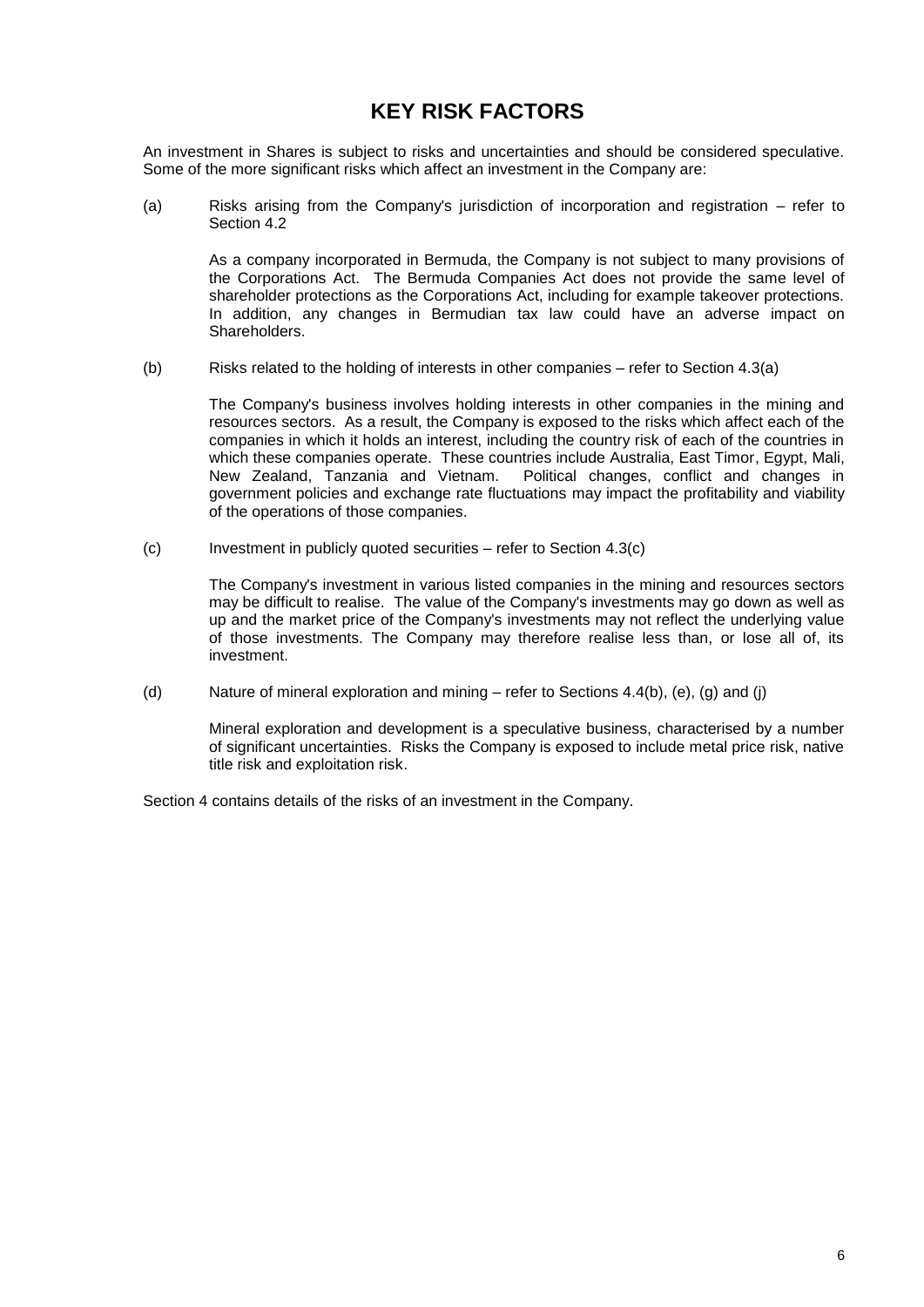### **CHAIRMAN'S LETTER**

20 December 2013

Dear Shareholder

On behalf of the Board, I am pleased to invite you to participate in the future growth of Zeta Resources Limited (**Zeta** or the **Company**) by way of a renounceable pro rata entitlement offer of Zeta shares (**Shares**) as outlined in this Prospectus (**Offer**).

Zeta listed on the ASX in June 2013 following a scheme of arrangement to merge a portfolio of investments in resources companies owned by Utilico Investments Limited (listed on the London Stock Exchange) with ASX-listed junior gold explorer Kumarina Resources Limited.

The proceeds from the Offer will be utilised to provide additional working capital, primarily for investing in assets and companies where, in the opinion of the Company, the underlying value is not reflected in the market price of the securities of those companies.

The Board believes the Offer represents an excellent opportunity for existing Zeta shareholders to participate in the future growth of the Company.

Under the Offer, Eligible Shareholders are entitled to be issued one new Share for every one Share held by them on the Record Date (being 5.00pm (Perth time) on 8 January 2014) (**Entitlement**).

Shareholders also have the opportunity to apply for Shares in excess of their Entitlement in the event that not all Shares are taken up under the Offer (**Shortfall Shares**).

The Offer price of 50 cents per Share represents a 4% discount to the closing market price on 19 December 2013, the last day of trading before the announcement of the Offer. The Offer price also represents a 4% discount to the net tangible asset backing per Share as at 30 November 2013 (being \$0.8118) – refer to the Company's announcement dated 9 December 2013.

To apply for Shares under the Offer, you need to complete the Entitlement and Acceptance Form accompanying this Prospectus. If you wish to apply for Shortfall Shares in excess of your Entitlement, please follow the instructions in Section [1.5](#page-9-1) of this Prospectus.

The Offer is not being underwritten and there is no minimum subscription amount under the Offer.

If you have any questions about the Offer, you should seek advice from your stockbroker, accountant or other professional adviser.

The Directors urge you to carefully read this Prospectus in its entirety (including Section [4](#page-18-2) which contains a summary of the major risks associated with an investment in Zeta) before deciding how to deal with your Entitlement.

On behalf of the Board of Directors, I recommend this Offer to you and thank you for your continued support of Zeta.

Yours sincerely

Peter Sullivan Chairman Zeta Resources Limited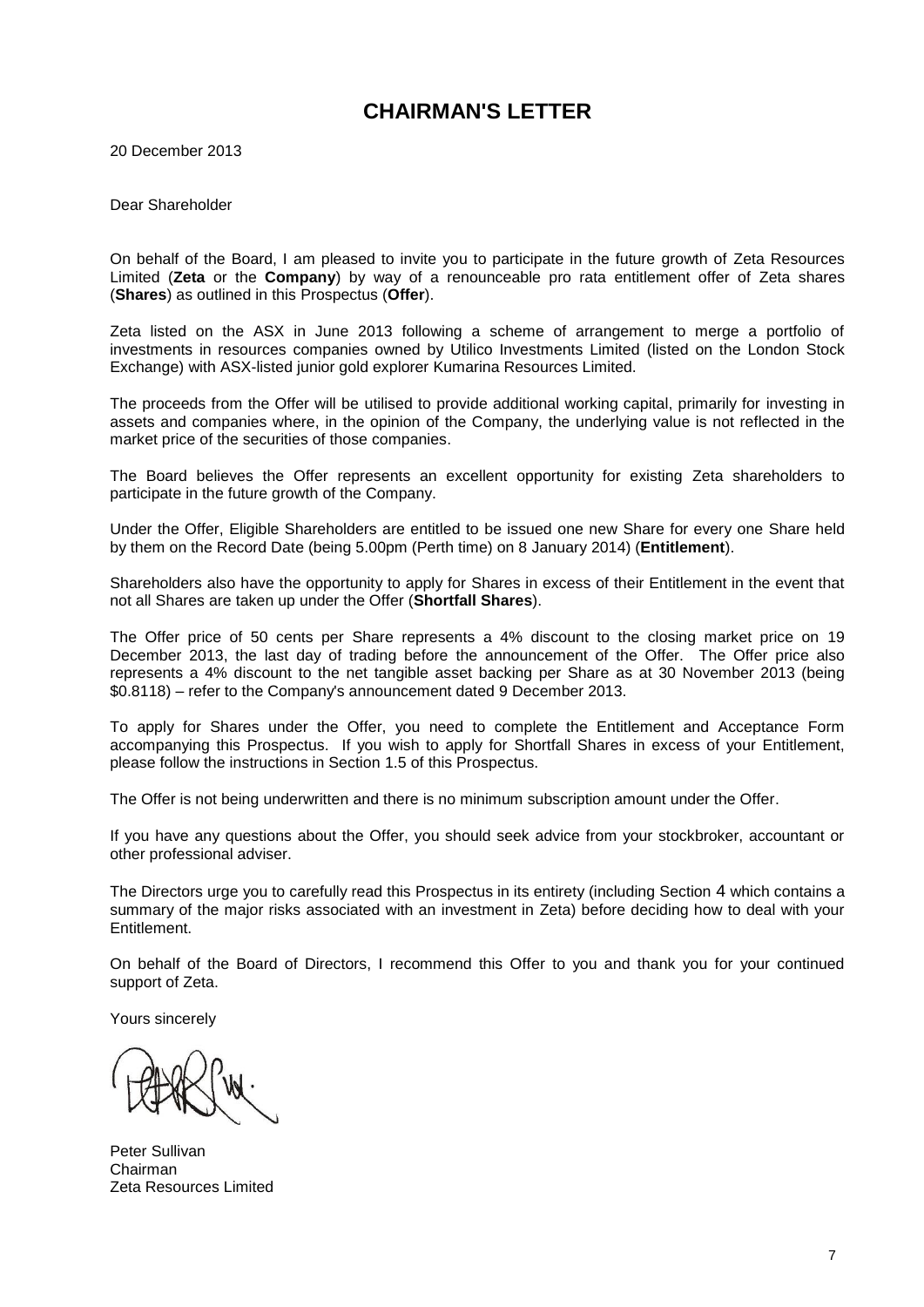## **TABLE OF CONTENTS**

| <b>Section</b> | Page No |
|----------------|---------|
| 1.             |         |
| 2.             |         |
| 3.             |         |
| 4.             |         |
| 5.             |         |
| 6.             | .34     |
| 7.             |         |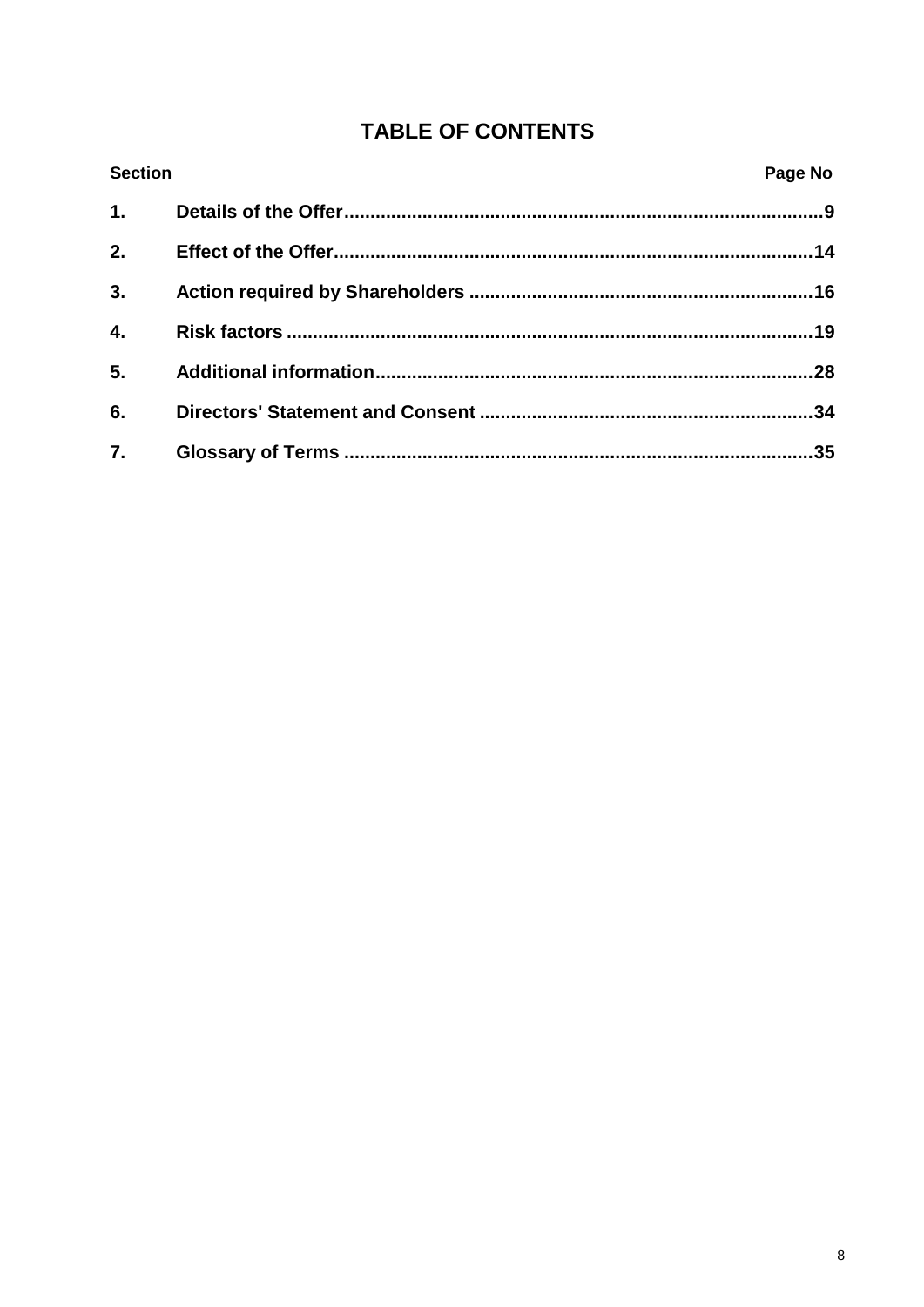## <span id="page-8-0"></span>**1. Details of the Offer**

#### <span id="page-8-1"></span>**1.1 The Offer**

The Offer under this Prospectus is a renounceable pro rata offer to Eligible Shareholders on the basis of one Share for every one Share held on the Record Date at an issue price of \$0.50 per Share (**Offer**).

At the date of this Prospectus the Company has 50,614,556 Shares on issue. The Offer is for 50,614,556 Shares.

Where the determination of the Entitlement of any Eligible Shareholder results in a fraction of a Share, such fraction will be rounded down to the nearest whole Share.

Refer to Section [5.1](#page-27-1) for a summary of the rights attaching to Shares.

#### **1.2 Purpose of the Offer**

Completion of the Offer will result in an increase in cash in hand of up to \$25,307,278 million before the payment of costs associated with the Offer, estimated to be approximately \$48,678.50 – refer to Section [5.10](#page-31-0).

Funds raised under the Offer are proposed to be utilised by the Company for working capital to make additional investments by both:

- (a) direct investments in resources projects; and/or
- (b) indirect investments in resources projects, via investment in entities which hold them.

The investment focus of the Company will be on a wide range of resources projects and companies, including but not limited to, those focussed on oil and gas, gold and base metals exploration and production and across a variety of jurisdictions.

Refer to the Scheme Booklet, in particular section 5.2 of the Scheme Booklet, for further details of the investment strategy of the Company.

As at the date of this Prospectus, the Company has not identified those particular investments towards which it intends to apply the funds raised from the Offer. The Company will continue to investigate investment opportunities (and, where appropriate, undertake due diligence on those opportunities) in accordance with its usual business practice.

#### **1.3 Opening and Closing Dates**

The Company will accept Entitlement and Acceptance Forms from the Record Date for determining Eligible Shareholders' Entitlements under the Offer until 5.00pm (WST) on the Closing Date or such other date as the Directors in their absolute discretion shall determine, subject to the requirements of the Listing Rules.

#### **1.4 Offer not underwritten**

The Offer is not being underwritten.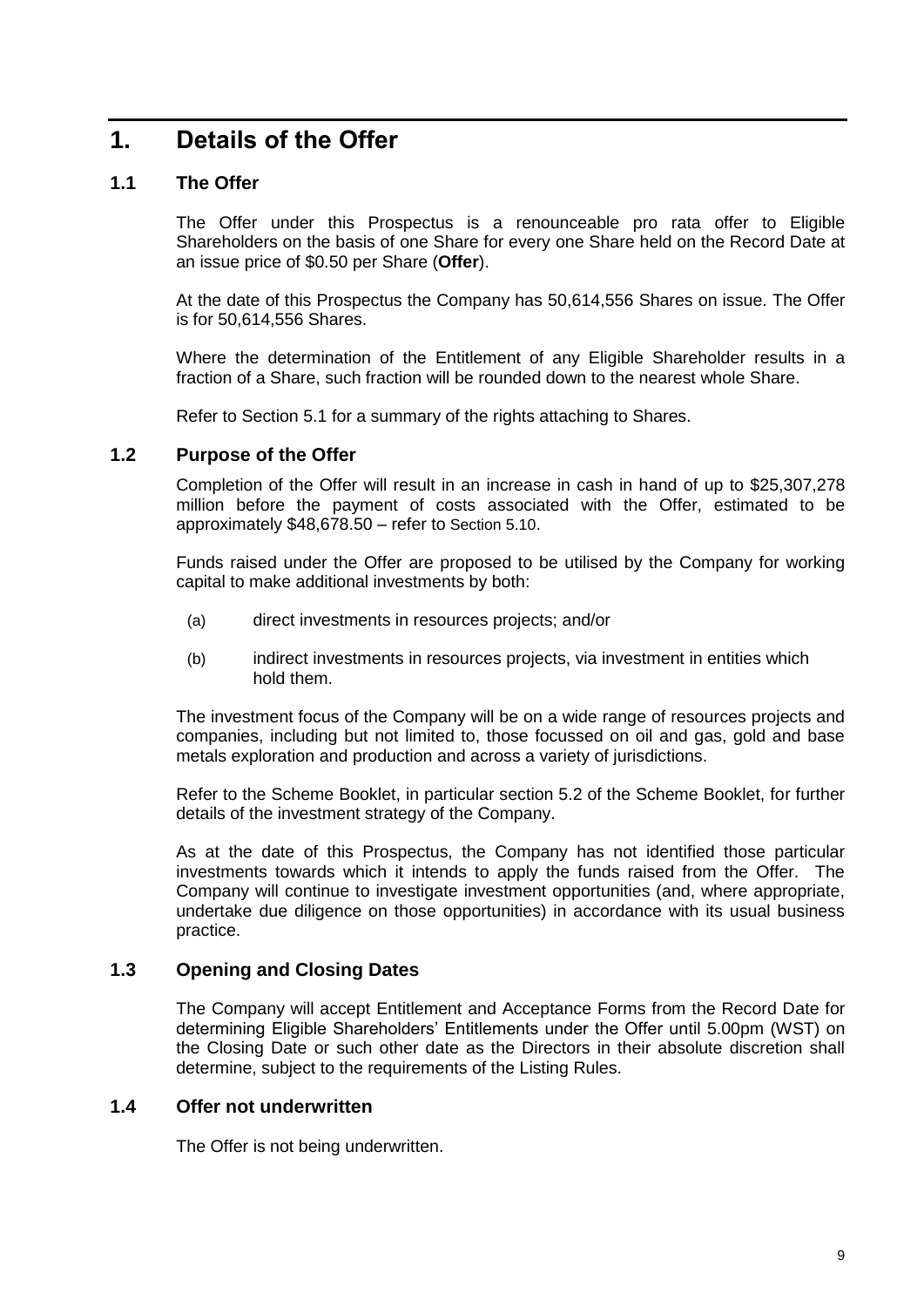#### <span id="page-9-1"></span>**1.5 Shortfall Offer**

In the event that not all Eligible Shareholders accept their full Entitlement, the Directors reserve the right, subject to any restrictions imposed by the Corporations Act and the Listing Rules, to issue the Shortfall Shares at their sole discretion to such persons as they determine (**Shortfall Offer**).

All Eligible Shareholders may apply for Shares in excess of their Entitlement by applying for Shortfall Shares.

The offer of any Shortfall Shares is a separate offer made pursuant to this Prospectus. The Shortfall Shares will have the same issue price as the Shares offered pursuant to the Offer and will have the same rights as the Shares under the Offer as set out in Section [5.1.](#page-27-1)

Eligible Shareholders may apply for Shortfall Shares by completing the relevant section of the Entitlement and Acceptance Form sent with this Prospectus together with a cheque in Australian Dollars, crossed "Not Negotiable" and made payable to "Zeta Resources Limited – Entitlement Offer Account" for the subscription amount in the Application. Alternatively, payment of the subscription amount for the Shortfall Shares can be made by BPAY® (see Section [3.1\)](#page-15-1).

The Company reserves the right to issue to an applicant for Shortfall Shares a lesser number of Shortfall Shares than the number applied for or reject an application or not proceed with the issuing of the Shortfall Shares or part thereof. If the number of Shortfall Shares issued is less than the number applied for in an Entitlement and Acceptance Form or if no Shortfall Shares are issued surplus Application Monies will be refunded in full. Interest will not be paid on any Application Monies refunded.

#### **1.6 Minimum Subscription**

There is no minimum subscription under the Offer.

#### **1.7 Rights Trading**

The Entitlements to Shares under the Offer are renounceable. Accordingly, there will be trading of Entitlements on ASX and you may dispose of your Entitlements to subscribe for Shares to another party. If you do not take up your Entitlement or dispose of your Entitlement to Shares under the Offer by the Closing Date, the Offer to you will lapse.

#### **1.8 Risks of the Offer**

An investment in Shares should be regarded as speculative. In addition to the general risks applicable to all investments in listed securities, there are specific risks associated with an investment in the Company which are set out in Section [4.](#page-18-2)

#### <span id="page-9-0"></span>**1.9 Entitlement and Acceptance Forms and BPAY® Payments**

Acceptance of a completed Entitlement and Acceptance Form, or alternatively, a BPAY® payment, by the Company creates a legally binding contract between the Applicant and the Company for the number of Shares accepted by the Company. The Entitlement and Acceptance Form does not need to be signed to be a binding acceptance of Shares.

If the Entitlement and Acceptance Form is not completed correctly it may still be treated as valid. The Directors' decision as to whether to treat the acceptance as valid and how to construe, amend or complete the Entitlement and Acceptance Form is final.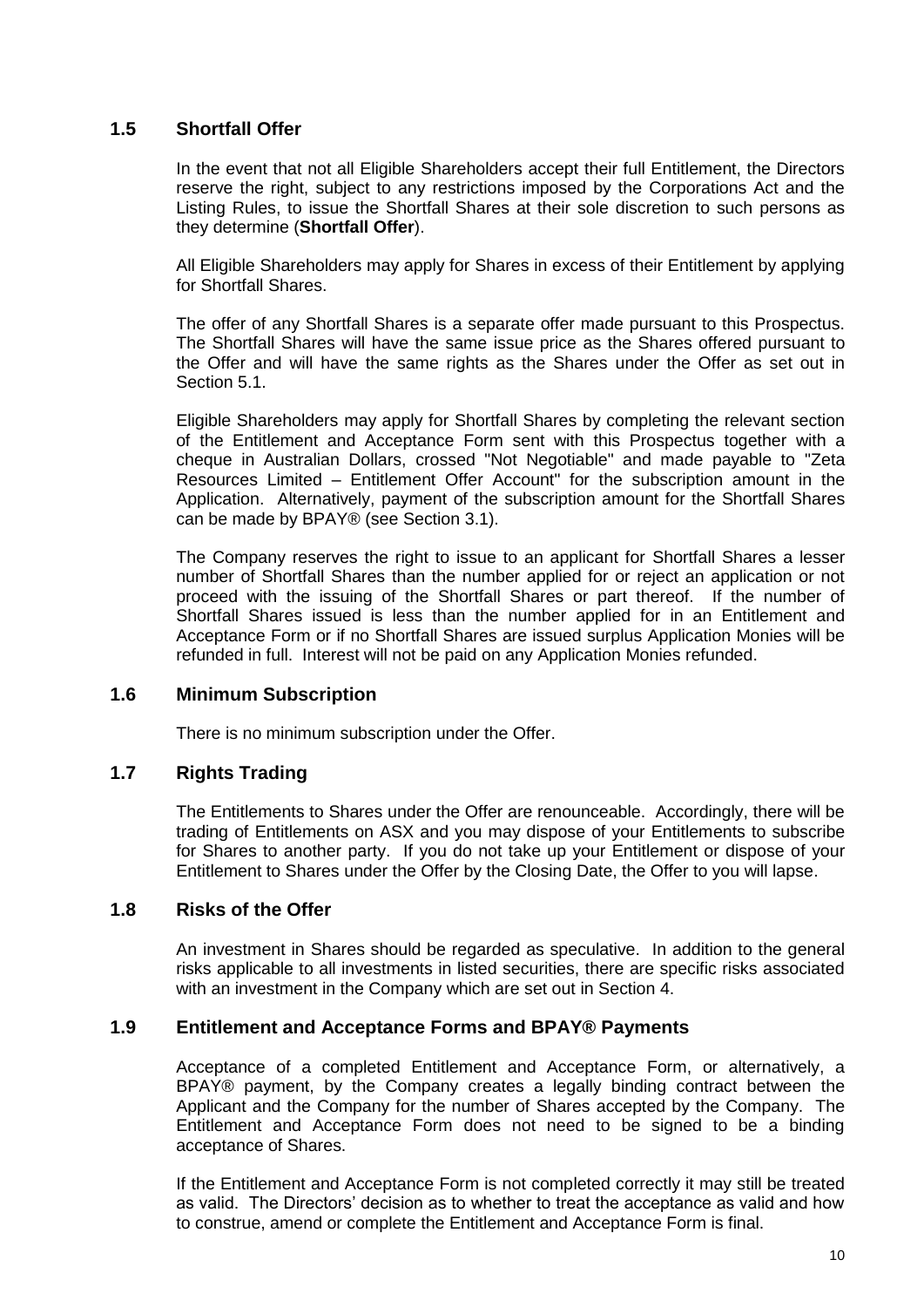#### **1.10 Issue and despatch**

Shares under the Offer are expected to be issued, and security holder statements despatched, on or before the date in the proposed timetable in this Prospectus.

It is the responsibility of Applicants to determine their allocation prior to trading in the Shares. Applicants who sell Shares before they receive their holding statements do so at their own risk.

#### **1.11 Application Monies held on trust**

All Application Monies received for the Shares will be held on trust in a bank account maintained solely for the purpose of depositing Application Monies received pursuant to this Prospectus until the Shares are issued. All Application Monies will be returned (without interest) if the Shares are not issued.

#### **1.12 ASX quotation**

Application will be made to ASX no later than 7 days after the date of this Prospectus for official quotation of the Shares offered pursuant to this Prospectus. If permission is not granted by ASX for the official quotation of the Shares offered by this Prospectus within 3 months after the date of this Prospectus (or such period as the ASX allows), the Company will repay, as soon as practicable, without interest, all Application Monies received pursuant to this Prospectus.

#### **1.13 CHESS**

The Company participates in the Clearing House Electronic Subregister System, known as CHESS. ASTC, a wholly owned subsidiary of ASX, operates CHESS in accordance with the Listing Rules and the Shares Clearing House Business Rules.

Under CHESS, Applicants will not receive a certificate but will receive a statement of their holding of Shares.

If you are broker sponsored, ASTC will send you a CHESS statement.

The CHESS statement will set out the number of Shares issued under this Prospectus, provide details of your holder identification number, the participant identification number of the sponsor and the terms and conditions applicable to the Shares.

If you are registered on the Issuer Sponsored subregister, your statement will be despatched by Security Transfer Registrars and will contain the number of Shares issued to you under this Prospectus and your security holder reference number.

A CHESS statement or Issuer Sponsored statement will routinely be sent to Shareholders at the end of any calendar month during which the balance of their Shareholding changes. Shareholders may request a statement at any other time; however, a charge may be made for additional statements.

#### **1.14 Residents Outside Australia and New Zealand**

The Offer is not being extended to any Shareholders whose registered address is outside Australia or New Zealand. The Company is of the view that it is unreasonable to make the Offer to Shareholders outside Australia and New Zealand, having regard to:

- the number of those Shareholders;
- the number and value of Shares to be offered to those persons; and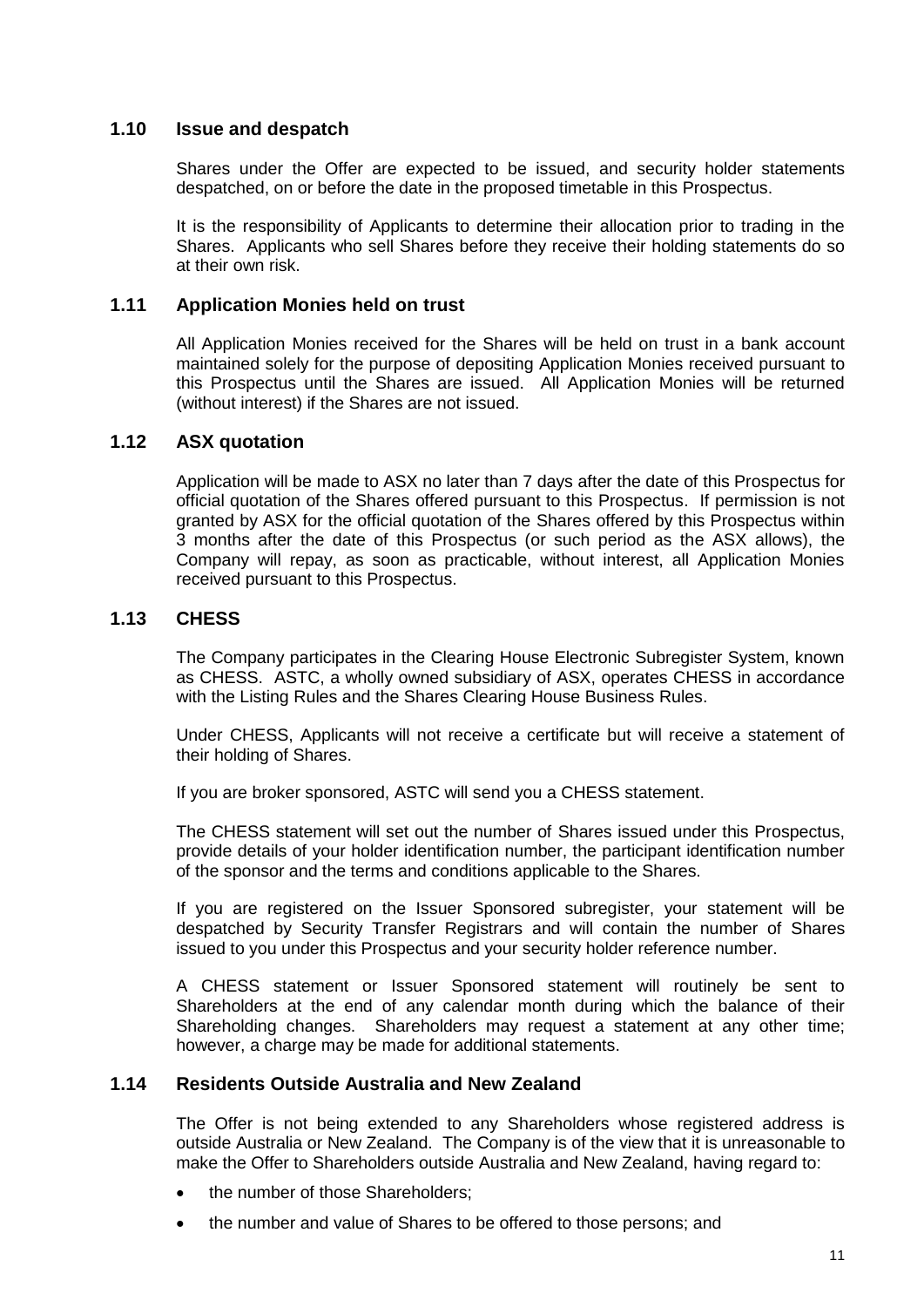• the cost of complying with overseas legal requirements.

The Prospectus does not constitute an offer in any place in which, or to any person to whom, it would not be lawful to make such an offer other than for Shareholders in Australia and New Zealand. The Company is not required to make offers under the Prospectus to Shareholders other than in Australia and New Zealand. Where the Prospectus has been despatched to Shareholders domiciled outside Australia or New Zealand and where the country's securities code or legislation prohibits or restricts in any way the making of the offers contemplated by the Prospectus, the Prospectus is provided for information purposes only.

For the purposes of Listing Rule 7.7 and section 615 of the Corporations Act, and subject to ASIC approval of such appointment being obtained (and in the event that ASIC approval of the nominee appointment is not obtained, ASIC approval of a replacement nominee appointed by the Company), the Company has appointed BBY Nominees Pty Ltd as a nominee to sell the Entitlements which would have been offered to non-qualifying foreign Shareholders had they been entitled to participate in the Offer and to account to the non-qualifying foreign Shareholders for their proportion of the sale proceeds net of expenses. BBY Nominees Pty Ltd will sell the Entitlements on ASX and in the event that the Entitlements are unable to be sold on ASX (due to there being no market for the Entitlements), BBY Nominees Pty Ltd will effect the sale of the Entitlements off market for nominal consideration.

Any interest earned on the proceeds of the sale of these Entitlements will firstly be applied against expenses of such sale, including brokerage, and any balance will accrue to the relevant non-qualifying foreign Shareholder as described below.

The net proceeds of the sale of these Entitlements will then be forwarded by the Company as soon as practicable to the non-qualifying foreign Shareholders, in proportion to their share of such Entitlements (after deducting brokerage commission and other expenses). If any such net proceeds of sale are less than the reasonable costs that would be incurred by the Company for distributing those proceeds, such proceeds may be retained by the Company.

Notwithstanding that the nominee will sell Entitlements, non-qualifying foreign Shareholders may nevertheless receive no net proceeds if the costs of the sale are greater than the sale proceeds.

Shareholders resident in Australia or New Zealand holding Shares on behalf of persons who are resident overseas are responsible for ensuring that taking up an Entitlement under the Offer does not breach regulations in the relevant overseas jurisdiction. Return of a duly completed Entitlement and Acceptance Form will be taken by the Company to constitute a representation that there has been no breach of those regulations.

#### **1.15 Taxation implications**

The Directors do not consider it appropriate to give Shareholders advice regarding the taxation consequences of subscribing for Shares under this Prospectus.

The Company, its advisers and its officers do not accept any responsibility or liability for any such taxation consequences to Shareholders. As a result, Shareholders should consult their professional tax adviser in connection with subscribing for Shares under this Prospectus.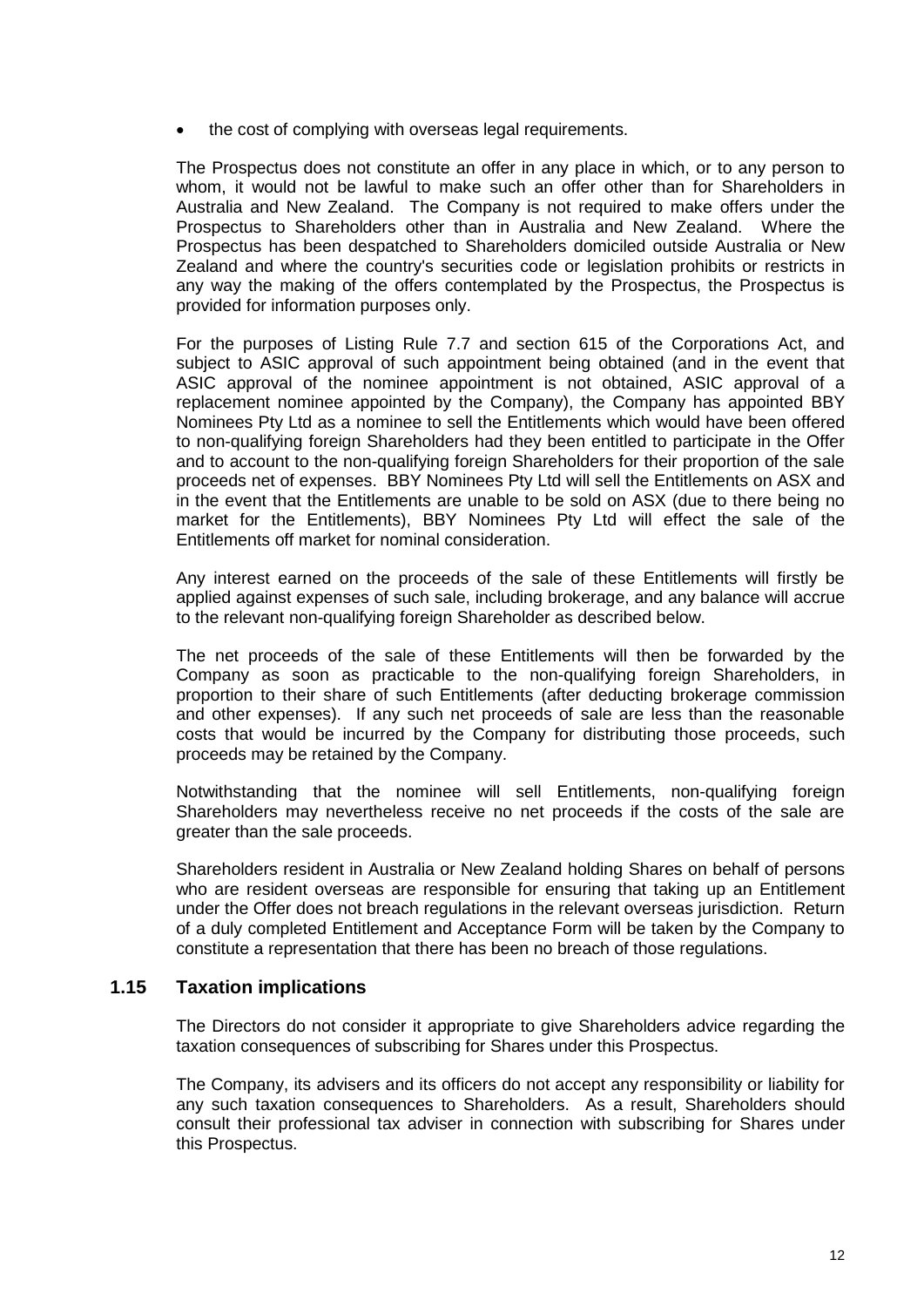#### **1.16 Major activities and financial information**

A summary of the major activities and financial information relating to the Company for the period ended 30 June 2013 is in the Annual Report which is available on the Company's website at www.zetaresources.co.

A summary of the exploration activities of the Company's wholly owned subsidiary, Kumarina Resources Limited, during the quarter ended 30 September 2013 was lodged with ASX on 1 November 2013. The Company's continuous disclosure notices (i.e. ASX announcements) since the lodgement of its Annual Report for the period ended 30 June 2013 with ASX on 19 October 2013 are listed in Section [5.4.](#page-29-0)

Copies of these documents are available free of charge from the Company. Directors strongly recommend that Shareholders review these and all other announcements prior to deciding whether or not to participate in the Offer.

#### **1.17 Privacy**

The Company collects information about each Applicant provided on an Entitlement and Acceptance Form for the purposes of processing the Acceptance and, if the Acceptance is successful, to administer the Applicant's security holding in the Company.

By submitting an Entitlement and Acceptance Form, each Applicant agrees that the Company may use the information provided by an Applicant on the Entitlement and Acceptance Form for the purposes set out in this privacy disclosure statement and may disclose it for those purposes to the share registry, the Company's related bodies corporate, agents, contractors and third party service providers, including mailing houses and professional advisers, and to ASX and regulatory authorities.

If you do not provide the information required on the Entitlement and Acceptance Form, the Company may not be able to accept or process your Acceptance.

An Applicant has an entitlement to gain access to the information that the Company holds about that person subject to certain exemptions under law. A fee may be charged for access. Access requests must be made in writing to the Company's registered office.

#### **1.18 Enquiries concerning Prospectus**

Enquiries relating to this Prospectus should be directed to the Company Secretary by telephone on +61 8 9316 9100.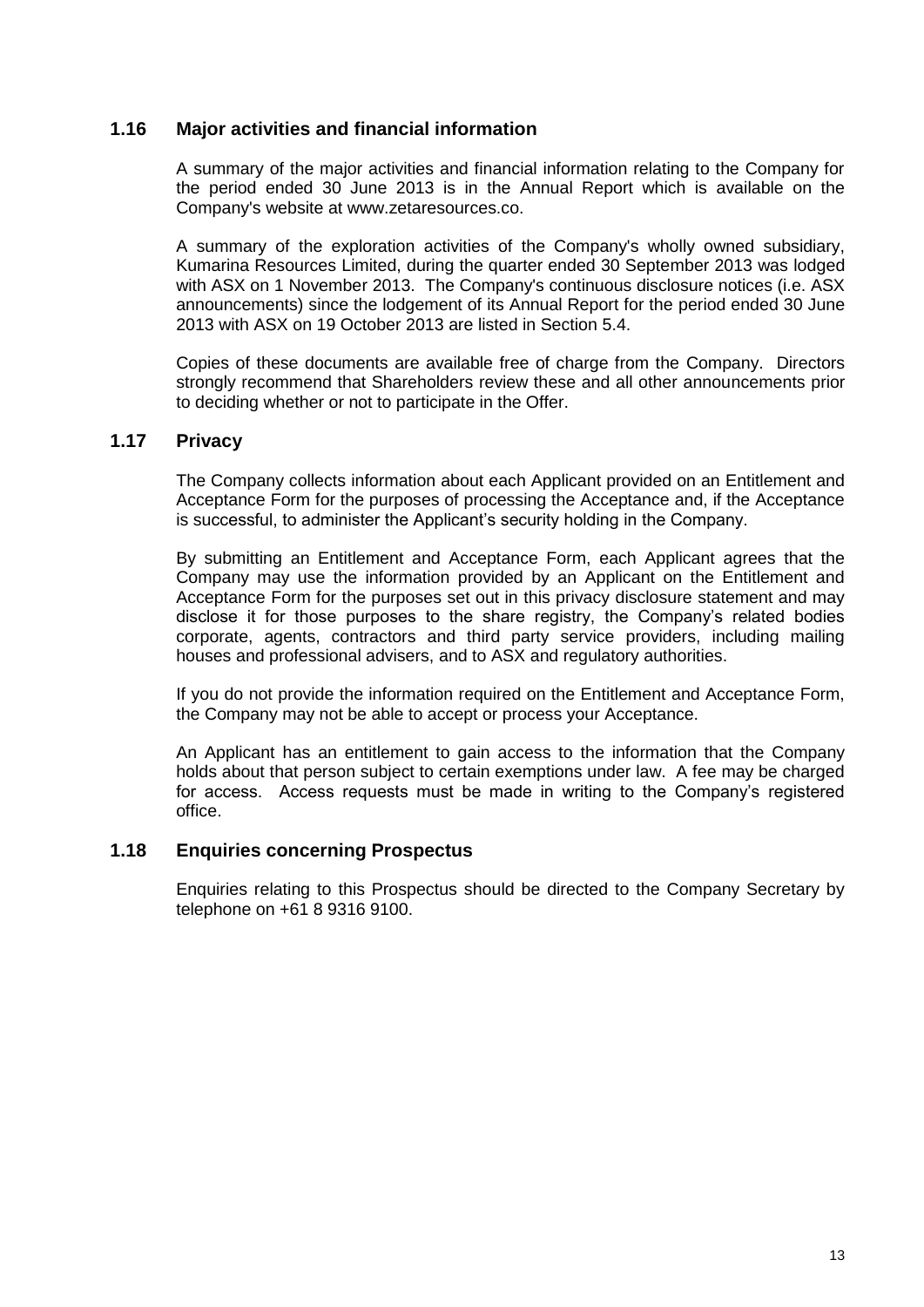# <span id="page-13-0"></span>**2. Effect of the Offer**

### **2.1 Capital structure on completion of the Offer**

|                                        | Number of<br><b>Shares</b> | Number of<br>Listed<br><b>Options</b> |
|----------------------------------------|----------------------------|---------------------------------------|
| Balance at the date of this Prospectus | 50,614,556                 | 10,122,903                            |
| To be issued under the Offer           | 50,614,556*                | Nil                                   |
| <b>Balance after the Offer</b>         | 101,229,112*               | 10,122,903                            |

\* Note: Assumes that the Offer is fully subscribed.

### **2.2 Pro forma consolidated statement of financial position**

|                                                              | <b>Audited</b><br>30 June<br>2013 | <b>Unaudited</b><br>30 Nov<br>2013 | <b>Pro Forma</b><br><b>Adjustments</b> | <b>Pro Forma</b><br>30 Nov<br>2013 |
|--------------------------------------------------------------|-----------------------------------|------------------------------------|----------------------------------------|------------------------------------|
| <b>ASSETS</b>                                                |                                   |                                    |                                        |                                    |
| <b>Current assets</b>                                        |                                   |                                    |                                        |                                    |
| Cash<br>and<br>cash<br>equivalents                           | \$2,603,538                       | \$116,590                          | \$25,307,278                           | \$25,423,868                       |
| Trade<br>other<br>and<br>receivables                         | \$640,313                         | $\overline{a}$                     |                                        |                                    |
| <b>Non-current assets</b>                                    |                                   |                                    |                                        |                                    |
| Deferred<br>exploration<br>evaluation<br>and<br>expenditure* | \$4,295,631                       | \$4,295,631                        |                                        | \$4,295,631                        |
| Investments                                                  | \$36,229,896                      | \$59,017,294                       |                                        | \$59,017,294                       |
| Other assets*                                                | \$63,838                          | \$63,838                           |                                        | \$63,838                           |
| <b>Liabilities</b>                                           |                                   |                                    |                                        |                                    |
| Loan from Utilico                                            | (\$4,577,000)                     | (\$15,415,471)                     |                                        | (\$15,415,471)                     |
| Other liabilities                                            | (\$3,327,584)                     | (\$6,727,469)                      | (\$48,678.50)                          | (\$6,776,147.50)                   |
| <b>NET ASSETS</b>                                            | \$35,928,632                      | \$41,350,413                       | \$25,258,599.50                        | \$66,609,012.50                    |
| <b>Equity</b>                                                |                                   |                                    |                                        |                                    |
| Share capital                                                | \$406                             | \$406                              | \$506                                  | \$912                              |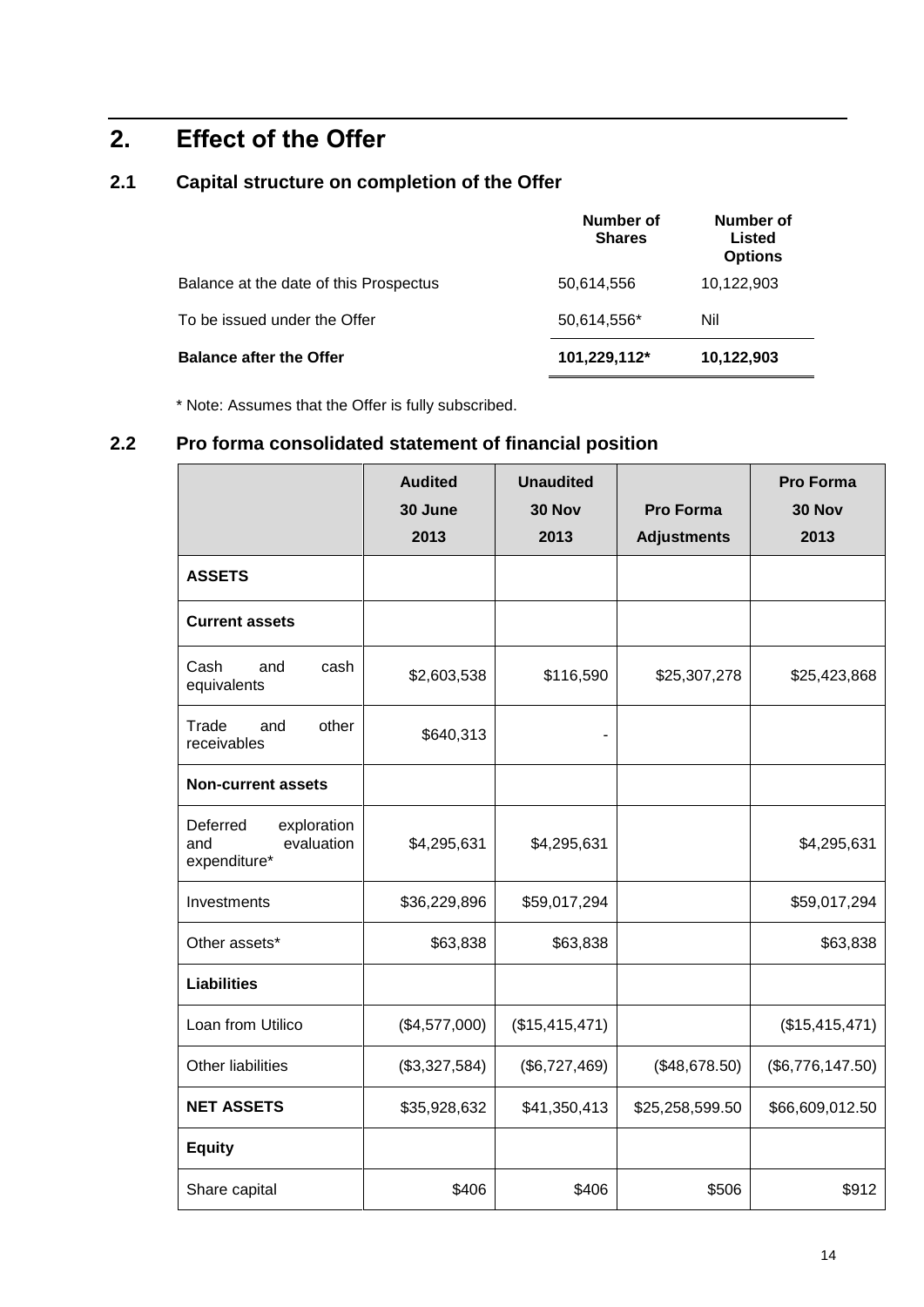|                                             | <b>Audited</b><br>30 June<br>2013 | <b>Unaudited</b><br>30 Nov<br>2013 | <b>Pro Forma</b><br><b>Adjustments</b> | <b>Pro Forma</b><br>30 Nov<br>2013 |
|---------------------------------------------|-----------------------------------|------------------------------------|----------------------------------------|------------------------------------|
| Share premium                               | \$45,632,068                      | \$45,632,068                       | \$25,258,093.50                        | \$70,890,161.50                    |
| Accumulated losses                          | (\$9,338,686)                     | (\$3,916,905)                      |                                        | (\$3,916,905)                      |
| Foreign<br>currency<br>translation reserve* | (\$365, 156)                      | (\$365,156)                        |                                        | (\$365, 156)                       |
| <b>TOTAL EQUITY</b>                         | \$35,928,632                      | \$41,350,413                       |                                        | \$66,609,012.50                    |

\* Assumes that the 30 November 2013 unaudited figures are the same as the equivalent in the audited 30 June 2013 figures.

#### **Basis of Preparation**

The above pro forma statement of financial position has been prepared in accordance with the draft ASIC Guide to Disclosing Pro Forma Financial Information (issued July 2005).

The pro forma balance sheets have been prepared on a going concern basis, which contemplates the continuity of normal business activity and the realisation of assets and settlement of liabilities in the normal course of business.

The pro forma statement of financial position is based on the unaudited financial position as at 30 November 2013 that has then been adjusted to reflect the following material transactions:

- (a) the issue of 50,614,556 Shares pursuant to this Prospectus to raise \$25,307,278 (before costs); and
- (b) the payment of approximately \$48,678.50 costs associated with the Offer. These costs are described in Section [5.10.](#page-31-0)

#### **2.3 Market price of Shares**

The highest and lowest market sale prices of the Shares on ASX during the 3 months immediately preceding the date of lodgement of this Prospectus with ASIC and the respective dates of those sales were:

Highest: \$0.56 per Share on 21 November 2013.

Lowest: \$0.51 per Share on 15 November 2013.

The latest available market sale price of the Shares on ASX prior to the date of lodgement of this Prospectus with ASIC was \$0.52 per Share on 19 December 2013.

#### **2.4 Dividend policy**

The Directors are not able to say when and if dividends will be paid in the future, as the payment of any dividends will depend on the future profitability, financial position and cash requirements of the Company.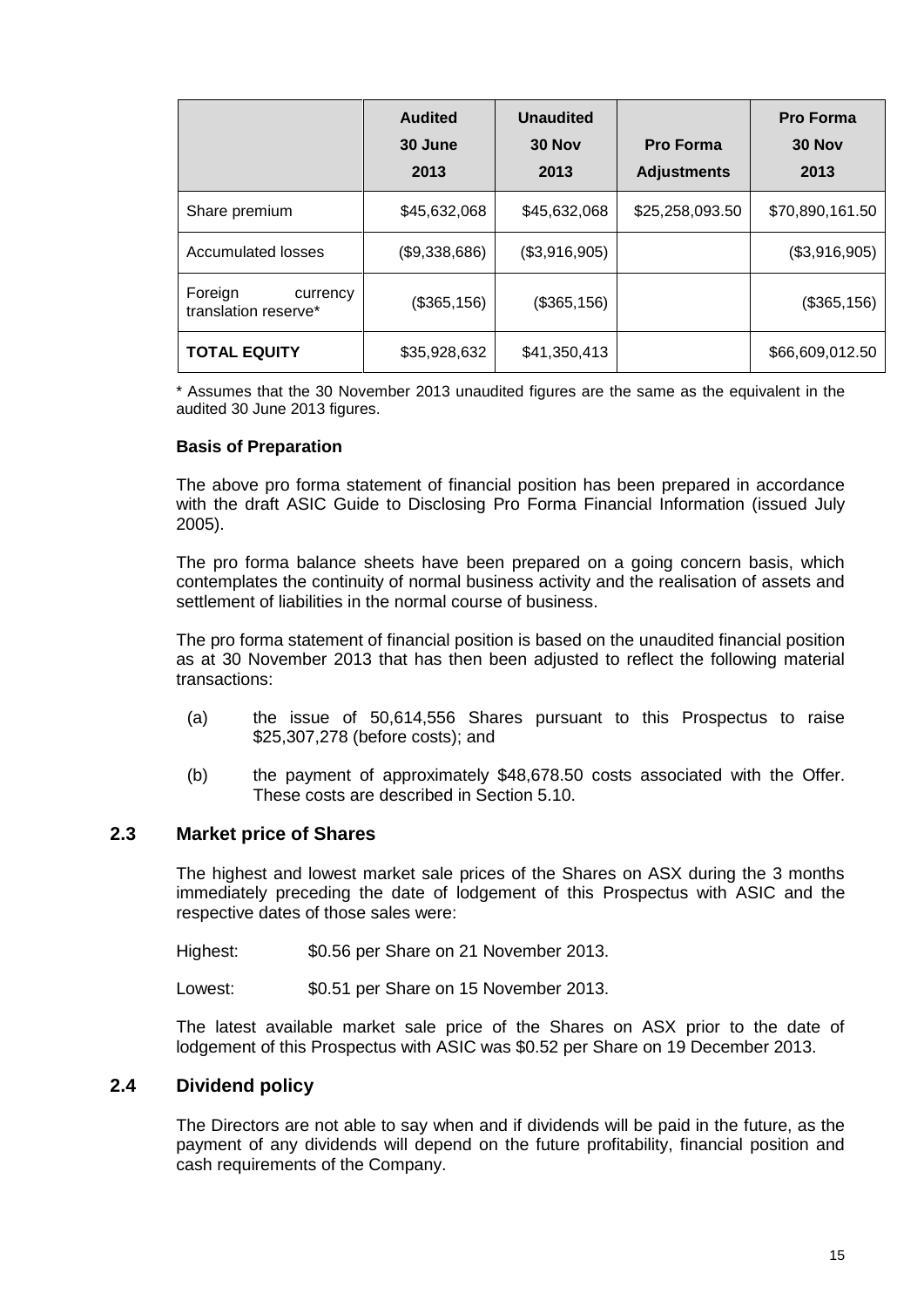## <span id="page-15-0"></span>**3. Action required by Shareholders**

#### <span id="page-15-1"></span>**3.1 Acceptance of Shares under this Prospectus**

Your entitlement to participate in the Offer will be determined on the Record Date. The entitlement of Eligible Shareholders receiving this Prospectus is shown on the Entitlement and Acceptance Form sent to Eligible Shareholders with this Prospectus.

Should you wish to accept all of your Entitlement to Shares, then applications for Shares under this Prospectus must be made on the Entitlement and Acceptance Form, in accordance with the instructions referred to in this Prospectus and on the Entitlement and Acceptance Form. Please read the instructions carefully.

Please complete the Entitlement and Acceptance Form by filling in the details in the spaces provided and attach a cheque for the Application Monies indicated on the Entitlement and Acceptance Form.

Completed Entitlement and Acceptance Forms must be accompanied by a cheque in Australian dollars, crossed "Not Negotiable" and made payable to "Zeta Resources Limited – Share Issue Account" and lodged and received at any time after the issue of this Prospectus and on or before the Closing Date at the Company's share registry by post to:

> Zeta Resources Limited C/- Security Transfer Registrars Pty Ltd 770 Canning Highway Applecross WA 6153 Australia

If you wish to pay via BPAY® you must follow the instructions in the Entitlement and Acceptance Form. You will be deemed to have accepted your entitlements upon receipt of the BPAY® payment by the Company. Eligible Shareholders who elect to pay via BPAY® do not need to return their completed Entitlement and Acceptance Form. If you elect to pay via BPAY® then your payment must be made before 3.00pm (WST) on the Closing Date. Please read the instructions carefully.

Paying via BPAY®, Applicants should be aware that their own financial institution may implement earlier cut off times with regards to electronic payment and it is the responsibility of the Applicant to ensure that funds are submitted through BPAY® by the date and time mentioned above. If you elect to pay via BPAY®, you must follow the instructions for BPAY® set out in the Entitlement and Acceptance Form and you will not need to return the Entitlement and Acceptance Form.

The Company shall not be responsible for any postal or delivery delays or delay in the receipt of the BPAY® payment.

#### **3.2 If you wish to take up part of your entitlement only**

Should you wish to only take up part of your Entitlement, then applications for Shares under this Prospectus must be made on the Entitlement and Acceptance Form which accompanies this Prospectus, in accordance with the instructions referred to in this Prospectus and on the Entitlement and Acceptance Form. Please read the instructions carefully.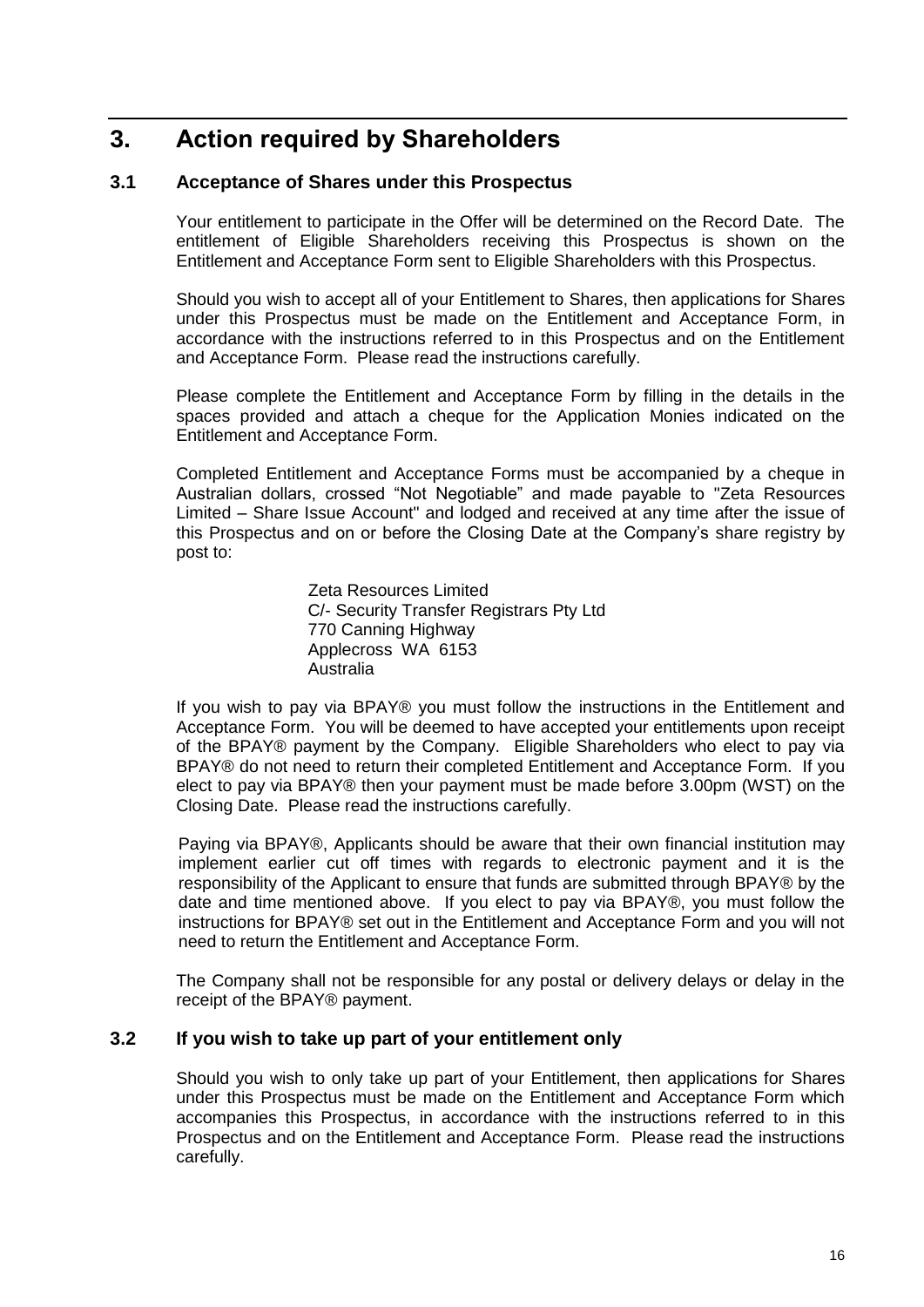Please complete the Entitlement and Acceptance Form by filling in the details in the spaces provided, including the number of Shares you wish to accept and the Application Monies (calculated at \$0.50 per Share accepted).

Completed Entitlement and Acceptance Forms must be accompanied by a cheque in Australian dollars, crossed "Not Negotiable" and made payable to "Zeta Resources Limited – Entitlement Offer Account" and lodged at any time after the issue of this Prospectus and on or before the Closing Date at the Company's share registry (by post) at the address listed in Section [3.1.](#page-15-1)

If you wish to pay via BPAY® you must follow the instructions in the Entitlement and Acceptance Form. You will be deemed to have accepted your entitlements upon receipt of the BPAY® payment by the Company. Eligible Shareholders who elect to pay via BPAY® do not need to return their completed Entitlement and Acceptance Form. If you elect to pay via BPAY® then your payment must be made before 3.00pm (WST) on the Closing Date. Please read the instructions carefully.

Paying via BPAY®, Applicants should be aware that their own financial institution may implement earlier cut off times with regards to electronic payment and it is the responsibility of the Applicant to ensure that funds are submitted through BPAY® by the date and time mentioned above. If you elect to pay via BPAY®, you must follow the instructions for BPAY® set out in the Entitlement and Acceptance Form and you will not need to return the Entitlement and Acceptance Form.

The Company shall not be responsible for any postal or delivery delays or delay in the receipt of the BPAY® payment.

#### **3.3 Shortfall Shares**

If you wish to apply for Shares in excess of your Entitlement by applying for Shortfall Shares you may do so by completing the relevant sections of the Entitlement and Acceptance Form which accompanies this Prospectus, in accordance with the instructions referred to in this Prospectus and on the Entitlement and Acceptance Form (see Section [1.5\)](#page-9-1). Any Shares applied for in excess of your Entitlement will be made under the Shortfall Offer and will be issued at the complete discretion of the Directors. Please read the instructions carefully.

Completed Entitlement and Acceptance Forms must be accompanied by a cheque in Australian dollars, crossed "Not Negotiable" and made payable to "Zeta Resources Limited – Entitlement Offer Account" and lodged at any time after the issue of this Prospectus and on or before the Closing Date at the Company's share registry (by post) at the address listed in Section [3.1.](#page-15-1)

If you wish to pay via BPAY® you must follow the instructions in the Entitlement and Acceptance Form. You will be deemed to have accepted any Shortfall Shares applied for in excess of your Entitlement (subject to the complete discretion of the Directors to issue Shortfall Shares) upon receipt of the BPAY® payment by the Company. Eligible Shareholders who elect to pay via BPAY® do not need to return their completed Entitlement and Acceptance Form. If you elect to pay via BPAY® then your payment must be made before 3.00pm (WST) on the Closing Date. Please read the instructions carefully.

If paying via BPAY®, shareholders should be aware that their own financial institution may implement earlier cut off times with regards to electronic payment and it is the responsibility of the shareholder to ensure that funds are submitted through BPAY® by the date and time mentioned above. If you elect to pay via BPAY®, you must follow the instructions for BPAY® set out in the Entitlement and Acceptance Form and you will not need to return the Entitlement and Acceptance Form.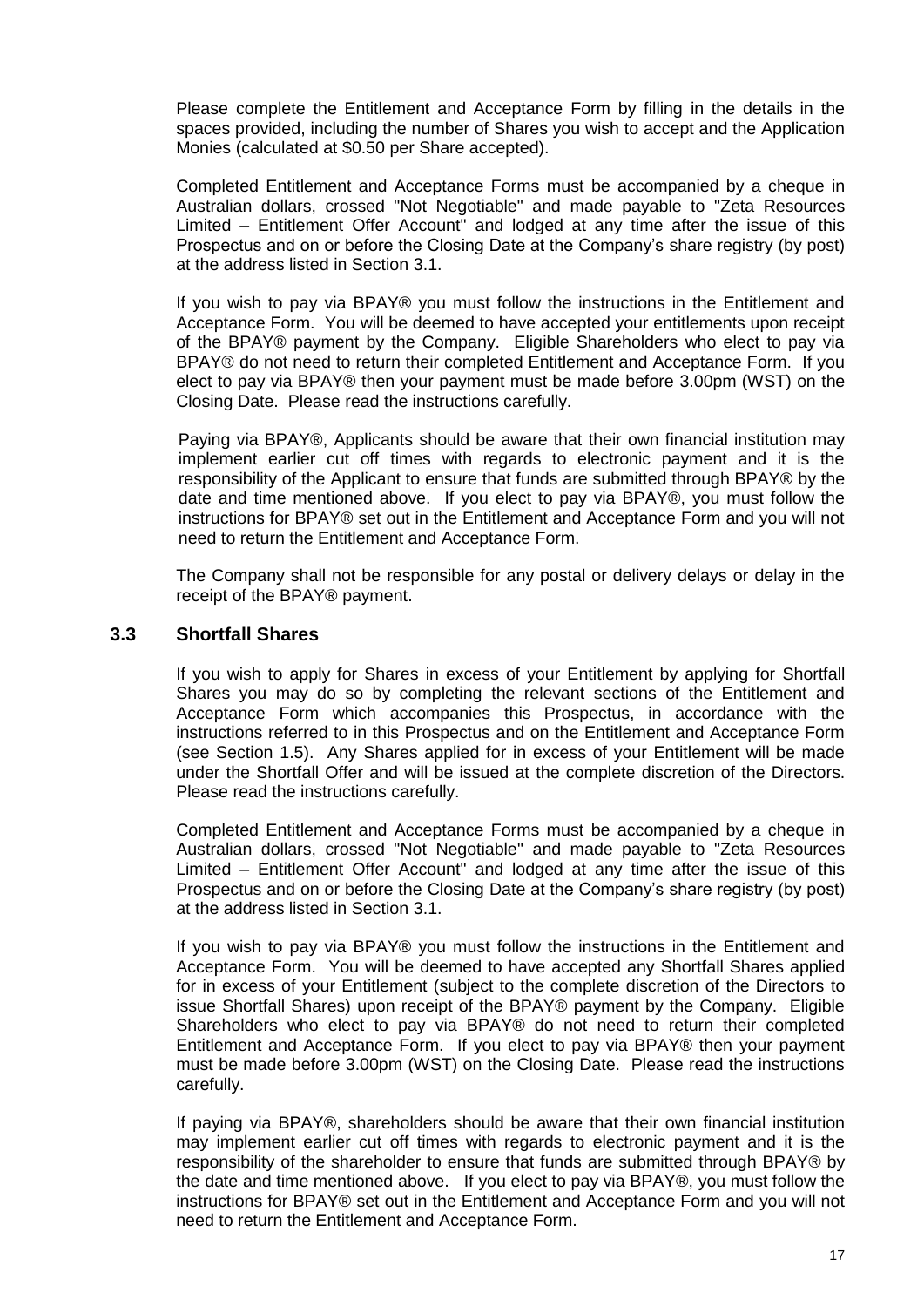#### **3.4 Entitlements not taken up**

If you do not wish to accept any of your Entitlement, you are not obliged to do anything.

The number of Shares you currently hold and the entitlement attaching to those Shares will not be affected should you choose not to accept any part of your Entitlement.

#### <span id="page-17-0"></span>**3.5 Enquiries concerning your Entitlement**

If you have any queries concerning your Entitlement please contact Security Transfer Registrars by telephone on +61 8 9315 2333.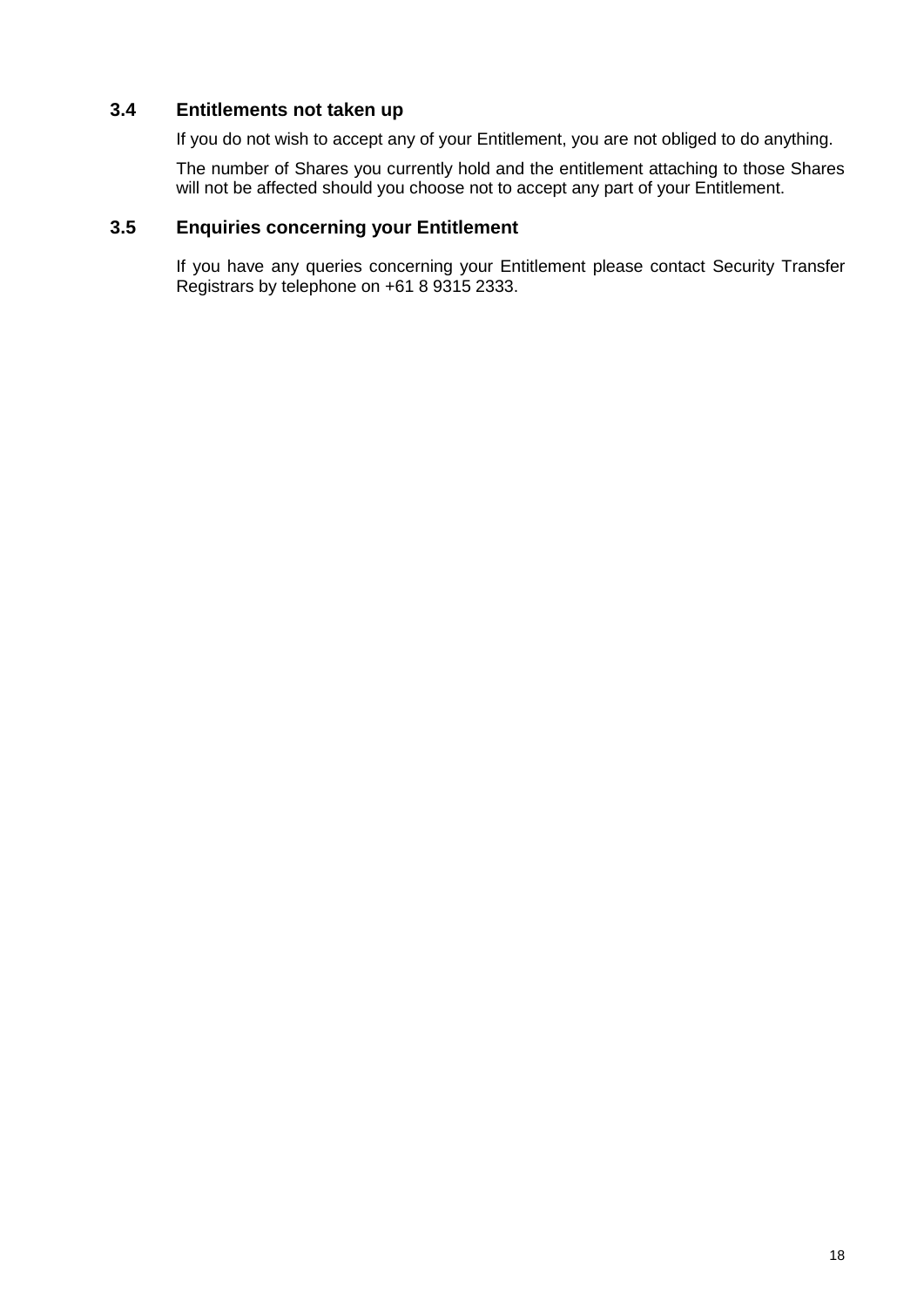### <span id="page-18-2"></span>**4. Risk factors**

#### **4.1 Introduction**

The Shares offered under this Prospectus are considered speculative. An investment in the Company is not risk free. The Directors strongly recommend potential investors consider the risk factors described below, together with information contained elsewhere in this Prospectus, before deciding whether to apply for Shares and consult their professional advisers before deciding whether to apply for Shares pursuant to this Prospectus.

There are specific risks which relate directly to the Company's business. In addition, there are other general risks, many of which are largely beyond the control of the Company and the Directors. The risks identified in this section, or other risk factors, may have a material impact on the financial performance of the Company and the market price of the Shares.

The following is not intended to be an exhaustive list of the risk factors to which the Company is exposed.

#### <span id="page-18-0"></span>**4.2 Risks arising from the Company's jurisdiction of incorporation and registration**

(a) Bermuda domicile risk

As a company incorporated in Bermuda, the Company is subject to the Bermuda Companies Act and is not subject to many provisions of the Corporations Act. It is important to note that there are significant differences between Australian company law and Bermuda company law including in relation to share capital, membership, payment of dividends and distributions, and protection of minority shareholders.

The Bermuda Companies Act does not provide the same level of shareholder rights and protection that a shareholder of an Australian incorporated company may be accorded. In particular, no takeover protection is provided by the Bermuda Companies Act. Where a person seeks to obtain control of the Company by acquiring Shares, under Bermuda law, Shareholders may not be granted a reasonable opportunity to participate in the benefits of any successful takeover or receive any compensation in the form of a "control premium" which would ordinarily be paid by a person obtaining control of an Australian incorporated company.

In addition, as a result of being incorporated in Bermuda, it may be more difficult for investors to enforce judgements obtained in the courts of Australia against the Company.

(b) Tax environment

Should there be any changes in Bermudian tax law, in particular, if Bermuda imposes a dividend withholding tax regime, this could have an adverse cash impact on Shareholders.

#### <span id="page-18-1"></span>**4.3 Risks relating to the business of the Company and future operation of the Company**

(a) Risks related to the holding of interests in other companies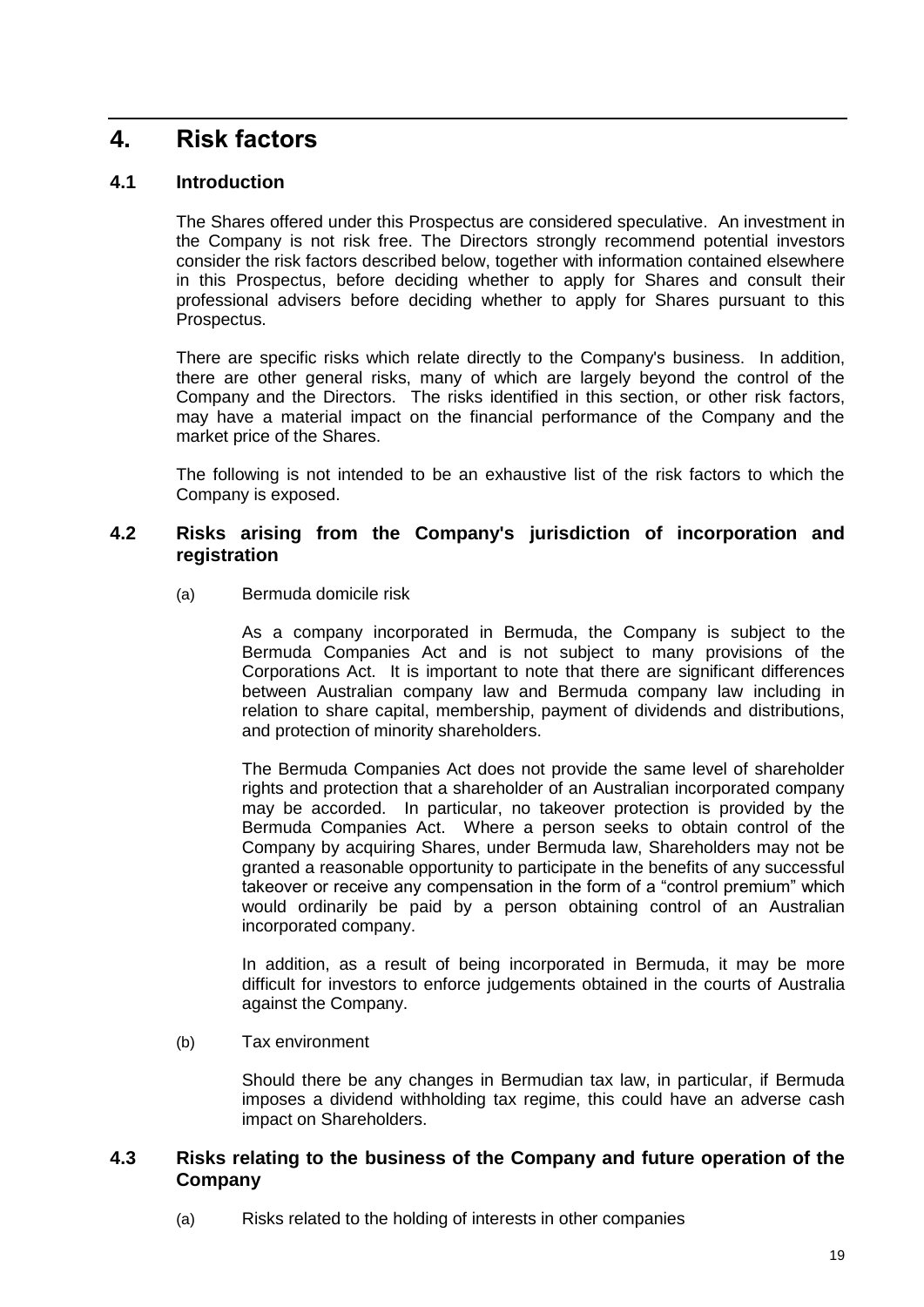The Company's business involves holding interests in companies in the mining and resources sectors. As a result, the Company is exposed to the risks which affect each of those companies. Given that the companies are involved in the mining and resources industry, many of those risks will include those discussed in Section [4.4.](#page-20-1)

In addition, the Company will become subject to the country risk of each of the countries in which the companies it holds an interest in operate. These countries include Australia, East Timor, Egypt, Mali, New Zealand, Tanzania and Vietnam. Political changes, conflict and changes in government policies may impact the profitability and viability of the operations of those companies. Any such impact may have a knock on effect in relation to the Company.

(b) Ability to raise additional capital

The extent to which the Company will require additional capital (debt or equity) will depend upon, among other things, the degree to which it generates positive cash flows from its operations. There is a risk that any positive cash flows generated will not be sufficient to implement medium to long-term strategic objectives of the Company, in which case the Company may need to consider raising additional capital.

Such capital, if it is available, could be raised by way of the issue of additional equity or debt or other appropriate means determined by the Company. However, the Company's ability to raise capital (whether equity or debt) within an acceptable time, of a sufficient amount and on terms acceptable to the Company will vary according to a number of factors, including the Company's prior performance, success of exploration and development programs, any feasibility studies, capital market and industry conditions and the price of relevant commodities and exchange rates.

There is no assurance that the Company will be successful in obtaining required financing as and when needed. Volatile markets for gold, copper and other minerals may make it difficult or impossible for the Company to obtain equity or debt financing on favourable terms or at all. Failure to obtain additional financing on a timely basis may cause the Company to postpone any development plans, forfeit rights in some or all of its properties or reduce or terminate some or all of its operations, and impact on its ability to implement its planned strategy.

<span id="page-19-0"></span>(c) Investment in publicly quoted securities

The Company's investment in various listed companies in the mining and resources sectors may be difficult to realise. The value of the Company's investments may go down as well as up and the market price of the Company's investments may not reflect the underlying value of those investments. The Company may therefore realise less than, or lose all of, its investment.

(d) Volatility

The share price of emerging companies quoted on stock exchanges can be highly volatile and shareholdings illiquid. The price at which the securities of the companies in which the Company invests are quoted and the price at which the Company may realise its investments in those companies may be influenced by a significant number of factors, some specific to those companies and their operations and some which affect quoted companies generally. These factors could include the performance of those companies, large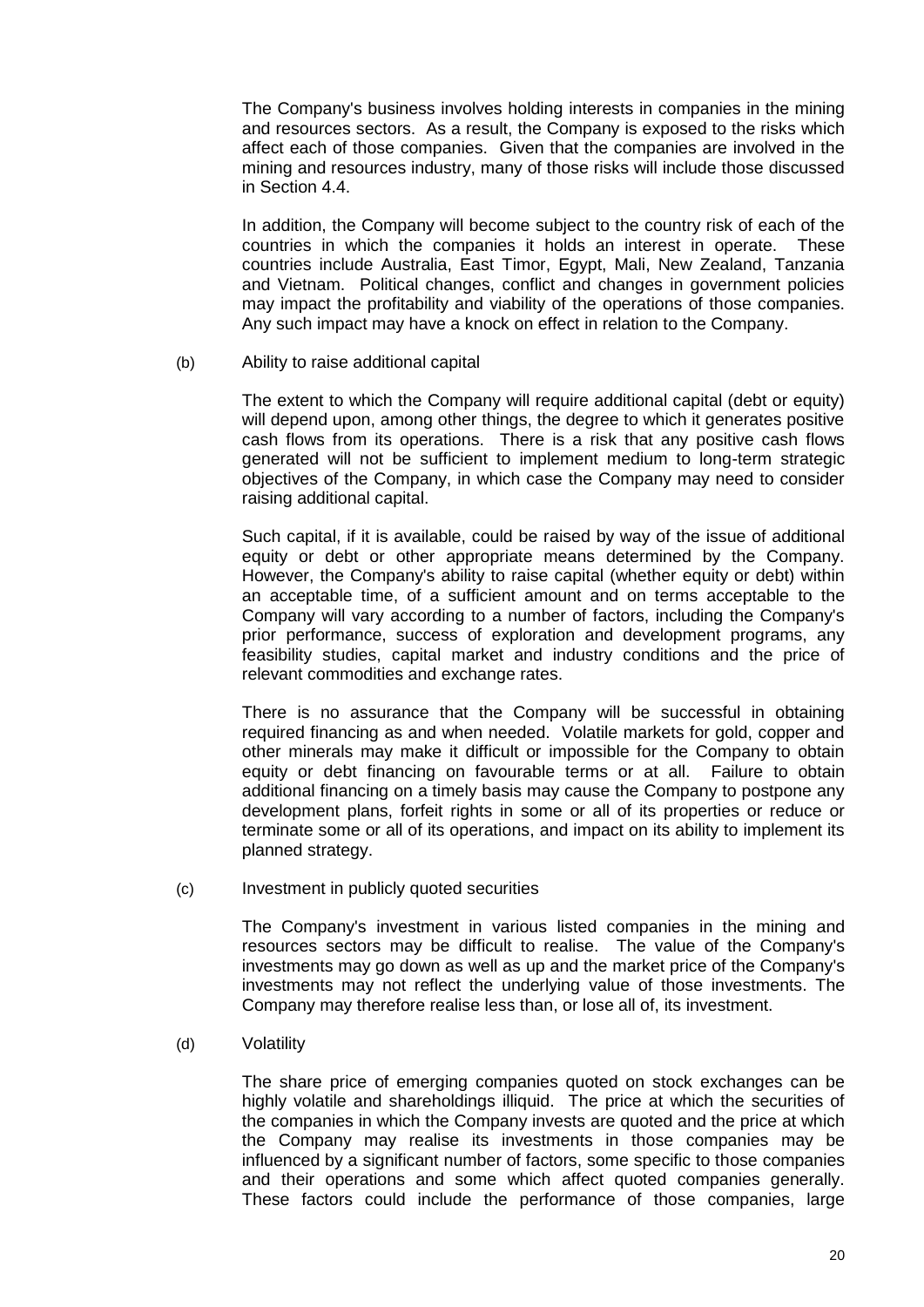purchases or sales of the securities of those companies, legislative changes and general, economic, political or regulatory conditions.

#### <span id="page-20-1"></span>**4.4 Risks relating to the Company's operations and industry**

(a) General economic conditions

The financial markets globally have experienced significant volatility and market participants have faced significant liquidity constraints since the onset of the global financial crisis, which began to unfold in the autumn of 2007 and worsened after August 2008. While Australia's economy has not been affected to the same extent as most other countries, the global financial turmoil has still affected Australia's economy, causing declines in debt and equity prices. A side effect of these events was an increased concern about the stability of the financial markets generally and the strength of counterparties, and many lenders and institutional investors reduced funding to borrowers, which significantly reduced the liquidity in the global financial system.

In response to the crisis, the governments of many countries, including Australia, took unprecedented actions to restore investor confidence, provide liquidity and support medium-term growth. While many countries, including Australia, have reported improvement of the situation in the financial markets, a further economic downturn could still occur, and additional state support measures might be required. Adverse changes arising from systemic risks in global financial systems could slow or disrupt the economies of many countries, thereby adversely affecting the Company's access to capital and the cost of capital and, more generally, its business, prospects, financial condition, cash flows and results of operations.

<span id="page-20-0"></span>(b) Nature of mineral exploration and mining

Mineral exploration and development is a speculative business, characterised by a number of significant uncertainties. For example, unprofitable efforts may result not only from the failure to discover mineral deposits but also from finding mineral deposits that are insufficient in quantity and/or quality to return a profit from production. Even deposits that could be sufficient to provide a profit from production are not guaranteed to do so because management of the mining operation may fail to perform adequately. The marketability of minerals acquired or discovered by the Company may be affected by numerous factors which are beyond the Company's control and which cannot be accurately predicted, such as market fluctuations, the proximity and capacity of mining facilities, mineral markets and processing equipment, and other factors such as government regulations, including regulations relating to royalties, allowable production, importing and exporting of minerals and metals, and environmental protection, a combination of which may result in the Company not receiving an adequate return on invested capital.

While the discovery of a mineral structure may result in substantial rewards, few properties that are explored are ultimately developed into economically viable operating mines. Major expenditures may be required to establish reserves by drilling, constructing, mining and processing facilities at a site, and it is possible that even preliminary due diligence will show adverse results, leading to the abandonment of projects. It is impossible to ensure that preliminary feasibility studies or full feasibility studies on the Company's projects or the current or proposed exploration programmes on any of the properties in respect of which the Company has, or will have, exploration rights will result in a profitable commercial mining operation.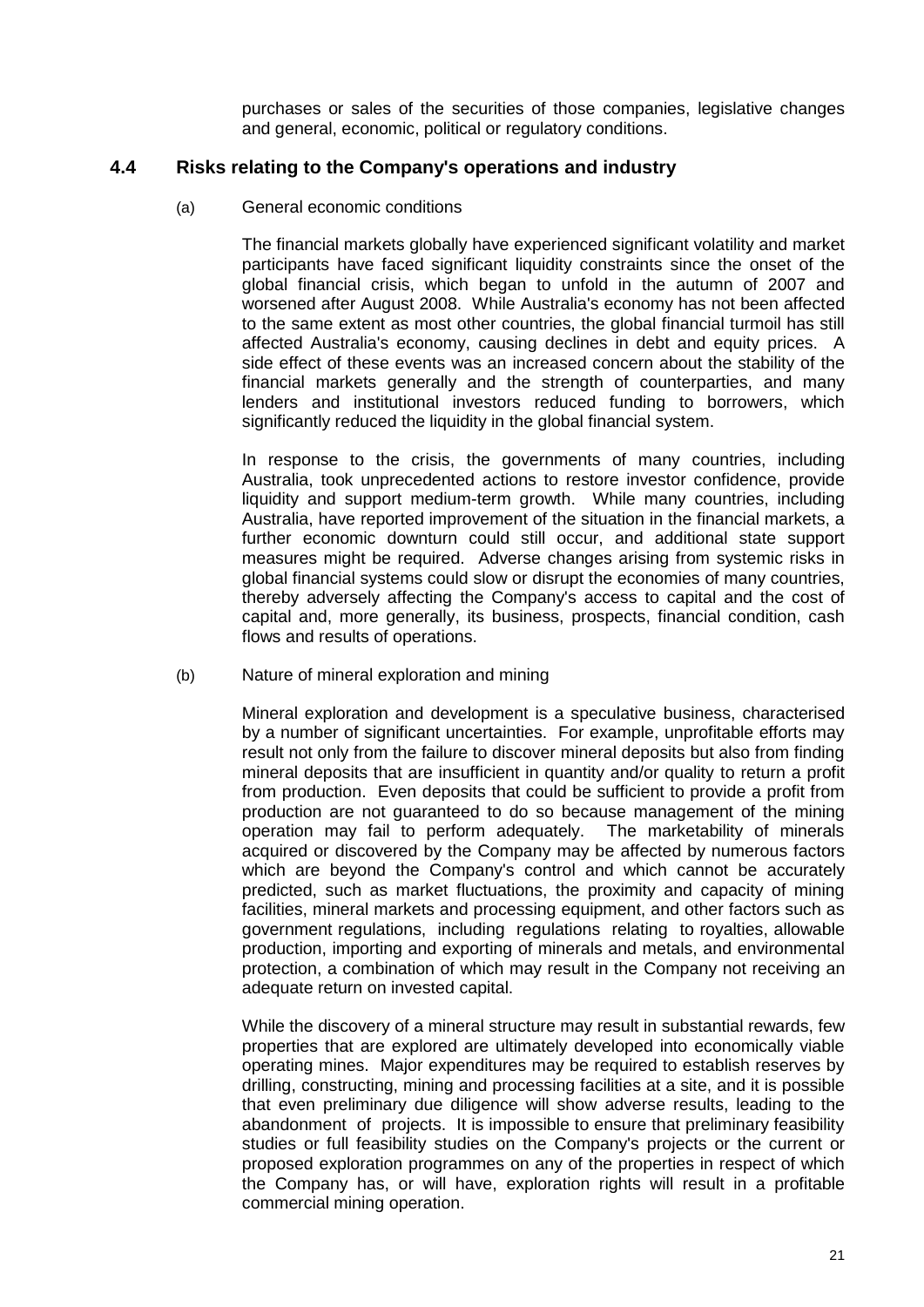The Company's operations will be subject to all of the hazards and risks normally incidental to the exploration, development and production of precious metals and base metals, any of which activities could result in damage to life or property, environmental damage and possible legal liability for any or all such damage caused. The Company's activities may be subject to prolonged disruptions due to adverse weather conditions. Hazards, such as unusual or unexpected formations, rock bursts, pressures, cave-ins, flooding or other conditions may be encountered in the drilling and removal of material.

Development and operation of mines and production and processing facilities may also be affected by mechanical difficulties, operational errors, labour disputes, damage to or shortage of equipment, earthquakes, fires or other natural disasters, civil unrest, leaks or pollution. These events are largely beyond the control of the Company.

Whether a precious metal or a base metal deposit will be commercially viable depends on a number of factors, some of which are particular attributes of the deposit (such as its size and grade), proximity to infrastructure, financing costs and governmental regulations (including regulations relating to prices, taxes, royalties, infrastructure, land use, importing and exporting of precious metals or base metals and environmental protection). The effect of these factors cannot be accurately predicted, but the combination of these factors may result in the Company not receiving an adequate return on invested capital.

(c) Actual reserves and resources may be lower than current estimates

Declared mineral resources are best estimates that may change as new information becomes available. Consequently, the Company's mineral resources (and when appropriate, ore reserves) may be revised up or down. Actual mineral resources may not conform to geological, metallurgical or other expectations and the volume and grade of ore recovered may be below the estimated levels. Mineral resource data is not indicative of the future results of operations. If the Company's actual mineral resources are less than current estimates, the Company's business, results or operations and financial condition may be materially and adversely affected.

(d) Geology and reserves

To assess, commission and maintain precious and base metal production in the future, the Company will be required to delineate reserves. Any precious and base metal exploration programme entails risks relating to the location of economic ore bodies, the development of appropriate metallurgical processes, the receipt of necessary governmental permits and the construction of mining and processing facilities at any site chosen for mining. No assurance can be given that any exploration programme will result in any commercial mining operation or in the discovery of new resources or the upgrading of existing resources, and any new resources, to reserves.

A decline in the market price of precious and base metals may render the Company's existing resources or any new resources, which are subsequently discovered, uneconomic.

<span id="page-21-0"></span>(e) Exploitation risks

There can be no assurance that any resources recovered can be brought into profitable production. Market price fluctuations, increased production costs or reduced recovery rates, or other factors may render the present estimated or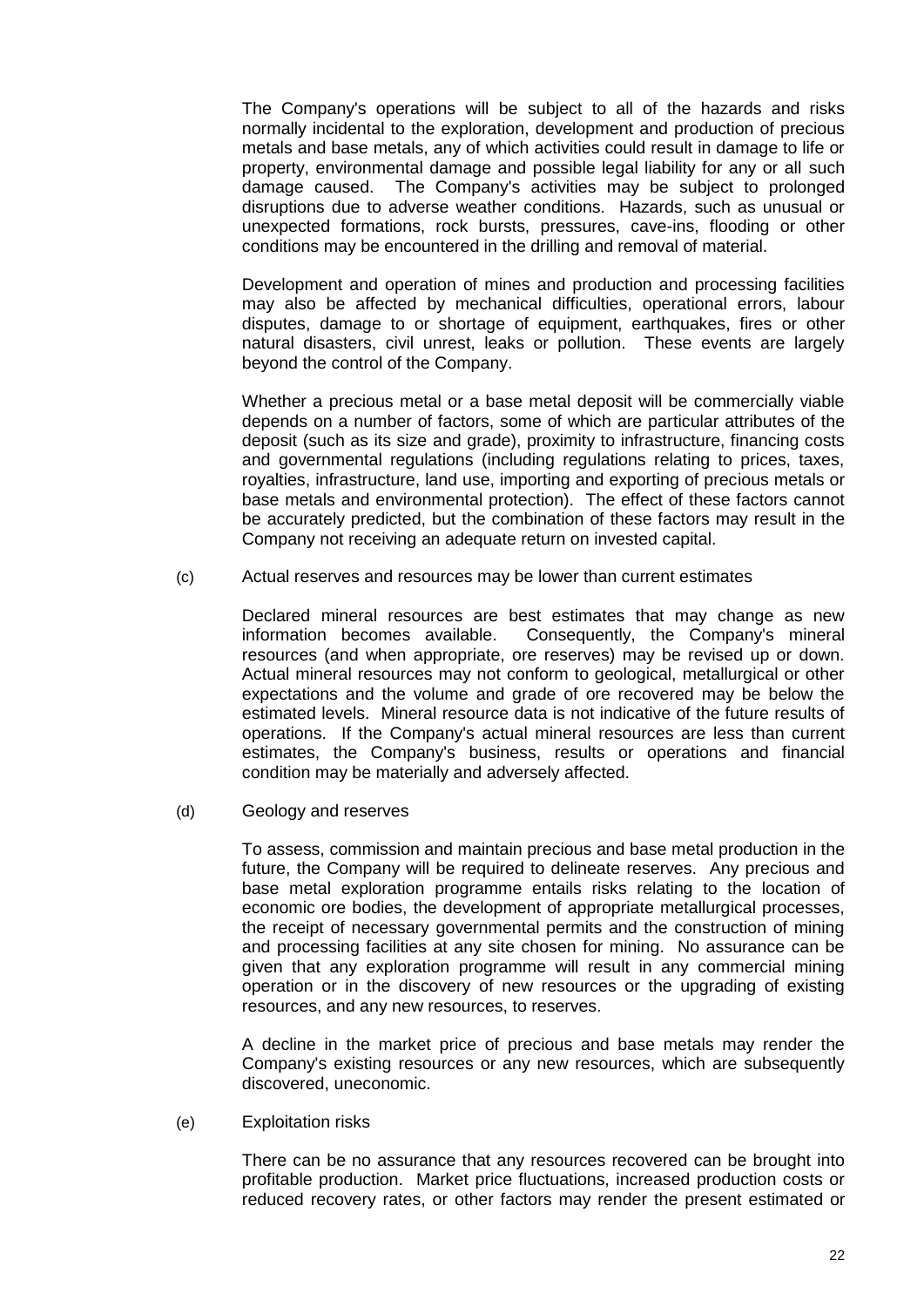inferred resources of the Company uneconomical or unprofitable to develop at a particular site or sites.

Further the Company may not be able to exploit commercially viable discoveries which it owns or in which it acquires an interest. Exploitation may require external approvals or consents from relevant authorities and the granting of these approvals and consents is beyond the Company's control. The granting of such approvals and consents may be withheld for lengthy periods, not given at all, or granted subject to the satisfaction of certain conditions which the Company may not be able to meet. As a result of such delays, the Company may incur additional costs, losses or lose revenue or part or all of its equity in a licence. If at any stage the Company is precluded from pursuing its exploration programme or the exploration programme is not continued, the Company's business, results of operations, financial condition and/or growth prospects may be materially and adversely affected. Additionally, should the regulatory regime in an applicable jurisdiction in which the Company operates, or wishes to exploit mining rights, be modified in a manner which adversely affects natural resources facilities or projects, including taxes and permit fees, the returns to the Company may be adversely affected.

(f) Commercial risks of mineral exploitation and extraction

Even if the Company recovers quantities of minerals, there is a risk the Company will not achieve a commercial return. The Company may not be able to sell the minerals to customers at a price and quantity which would cover its operating and other costs.

<span id="page-22-0"></span>(g) Metal price risk

The market price of metals is volatile and beyond the Company's control and may adversely affect the feasibility or future profitability of potential projects. The level of interest rates, the rate of inflation, world supply of precious and base metals and stability of exchange rates can all cause significant fluctuations in precious and base metal prices. Such external economic factors are in turn influenced by changes in international investment patterns and monetary systems and political developments.

The decision to put a mine into production, and the commitment of the funds necessary for that purpose, must be made long before the first revenues from production will be received. Metal price fluctuations as well as forecast production costs between the time that such a decision is made and the commencement of production can completely change the economics of any mine. Although it is possible to protect against metal price fluctuations by hedging in certain circumstances, the volatility of metal prices represents a substantial risk in the mining industry generally, which no amount of planning or technical expertise can eliminate.

It is not possible to accurately predict future movements in metal prices or supply and demand dynamics for the minerals in which the Company operates or may, in the future, operate particularly in the current uncertain economic environment.

#### (h) Insurance

While the Company obtains insurance against certain risks in such amounts as it considers adequate, the nature of these risks are such that liabilities could exceed policy limits or that certain risks could be excluded from coverage. There are also risks against which the Company cannot insure or against which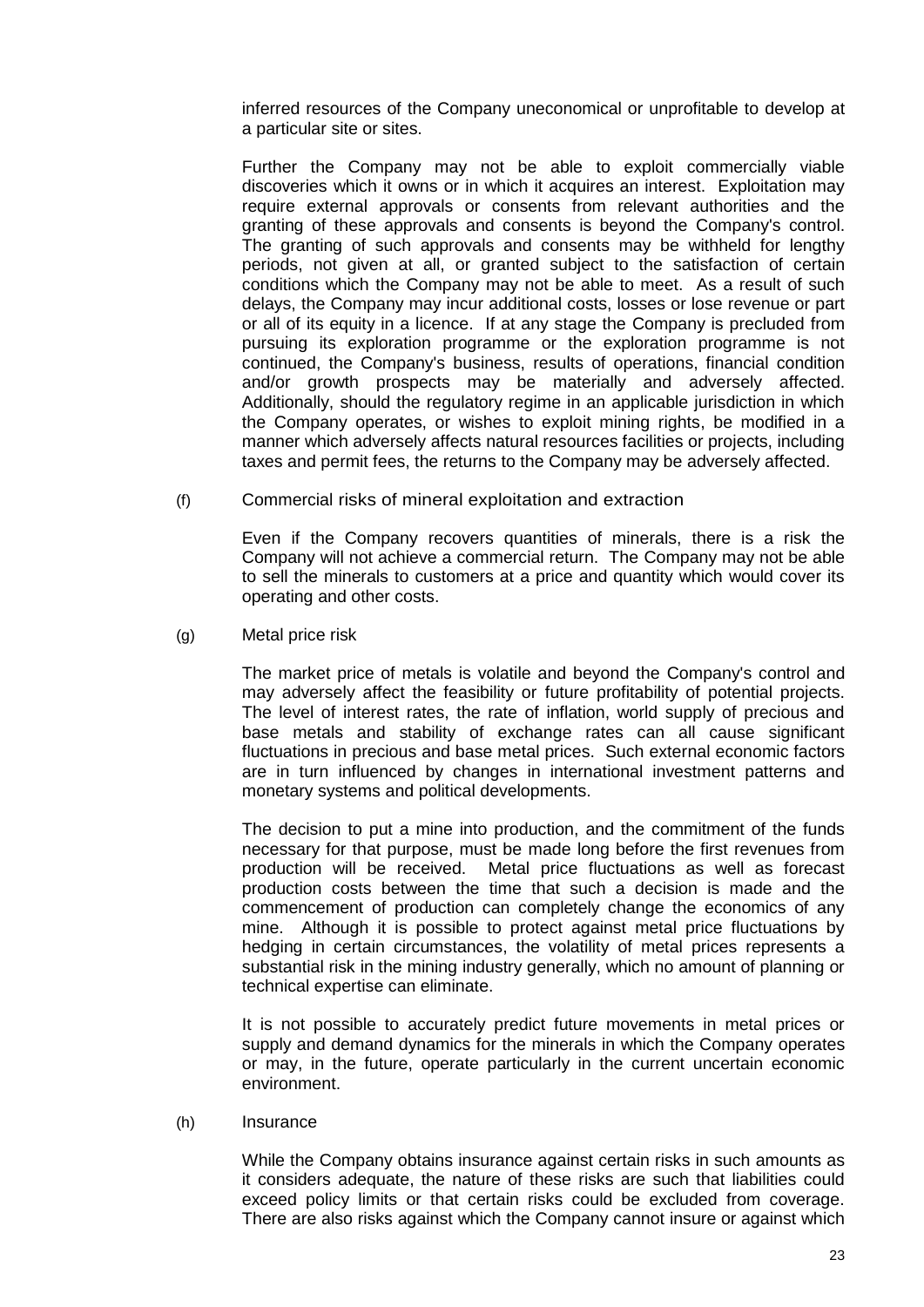it may elect not to insure. The potential costs that could be associated with any liabilities not covered by insurance or in excess of insurance coverage may cause substantial delays and require significant capital outlays, adversely affecting the Company's earnings and competitive position in the future and, potentially, its financial position. In addition, the potential costs that could be associated with compliance with applicable laws and regulations may also cause substantial delays and require significant capital outlays, adversely affecting the Company's earnings and competitive position in the future and, potentially, its financial position.

(i) Operational targets and delays

The Company's operational targets are subject to the completion of planned operational goals on time and according to budget, and are dependent on the effective support of the Company's personnel, systems, procedures and controls. Any failure of these may result in delays in the achievement of operational targets with a consequent material adverse impact on the business, operations and financial performance of the Company.

<span id="page-23-0"></span>(j) Native title

The Native Title Act recognises and protects the rights and interests in Australia of Aboriginal and Torres Strait Islander people in land and waters, according to their traditional laws and customs. There is significant uncertainty associated with native title in Australia and this may impact on the Company's operations and future plans.

Native title can be extinguished by valid grants of land (such as freehold title) or waters to people other than the native title holders or by valid use of land or waters. It can also be extinguished if the indigenous group has lost its connection with the relevant land or waters. Native title is not necessarily extinguished by the grant of mining leases, although a valid mining lease prevails over native title to the extent of any inconsistency for the duration of the title.

Tenements granted before 1 January 1994 are valid or validated by the Native Title Act. For tenements to be validly granted (or renewed) after 1 January 1994, the future act regime established by the Native Title Act must be complied with.

Tenements which comprise the Ilgarari Project and the Murrin Murrin Project (both of which are held by the Company's wholly owned subsidiary Kumarina Resources Pty Ltd ACN 142 774 150) are currently subject to one native title determination and certain native title claims (for further information, see the Solicitor's Report on Tenements attached to the Scheme Booklet provided by the Company to ASX on 11 June 2013). However, the existence of a native title claim is not an indication that native title in fact exists on the land covered by the claim, as this is a matter ultimately determined by the Federal Court.

The Company must also comply with Aboriginal heritage legislation requirements for its Australian projects. This requires heritage survey work to be undertaken ahead of the commencement of mining operations.

(k) Exploitation, exploration and mining licences

The Company's future exploration and mining activities are dependent upon the grant of appropriate licences, concessions, leases, permits and regulatory consents, which may be withdrawn or made subject to limitations. There is no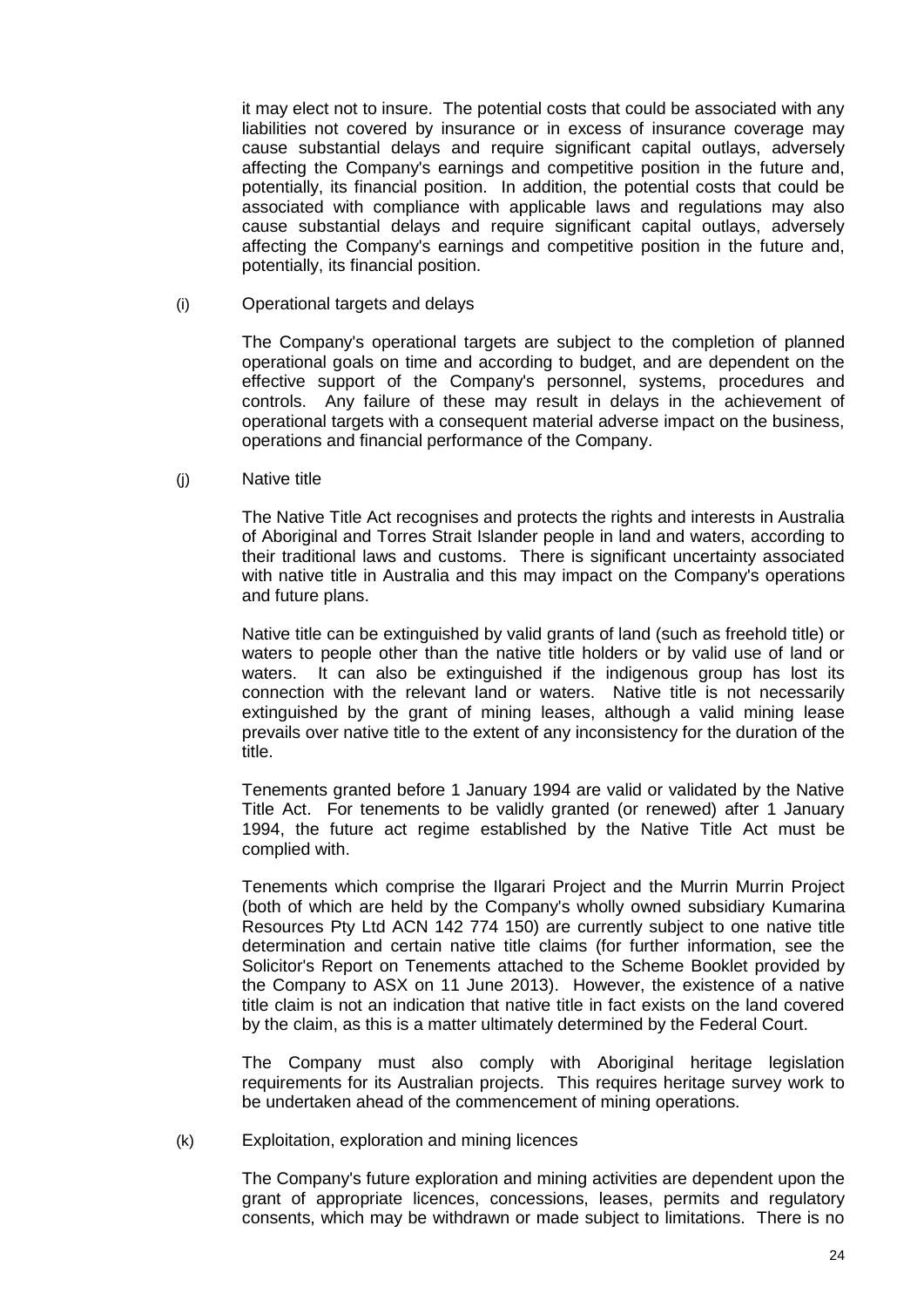guarantee that, upon completion of any exploration, a mining licence will be granted with respect to exploration territory. There can also be no assurance that any exploration licence will be renewed or if so, on what terms. These licences place a range of past, current and future obligations on the Company. In some cases there could be adverse consequences for breach of these obligations, ranging from penalties to, in extreme cases, suspension or termination of the relevant licence or related contract.

(l) Competition

The mining industry is intensely competitive in all of its phases and the Company competes with many companies possessing greater financial and technical resources than the Company. Competition in the minerals and mining industry is primarily for mineral rich properties that can be developed and produced economically; the technical expertise to find, develop, and operate such properties; the labour to operate the properties; and the capital for the purpose of funding such properties. Many competitors not only explore for minerals, but conduct refining and marketing operations on a global basis. Such competition may result in the Company being unable to acquire desired properties, to recruit or retain qualified employees or to acquire the capital necessary to fund its operations and develop its properties. Existing or future competition in the mining industry could materially and adversely affect the Company's prospects for mineral exploration and success in the future.

(m) Risks of future potential acquisitions

In the future, as part of its growth strategy, the Company may acquire other companies or businesses, including mineral interests. Acquisitions by the Company may require the use of significant amounts of cash, dilutive issues of equity securities and the incurrence of debt, each of which could have a material adverse affect on the Company's business, results of operations, financial condition or the market price of Shares.

Acquisitions involve numerous risks, including difficulties with the assimilation of the operations of any acquired business or group and the diversion of management's attention from other business concerns. If such acquisitions do occur, there can be no assurance that the Company's business, results of operations or financial condition would not be materially and adversely affected thereby. The implementation of future acquisitions which the Company may wish to make could be affected by regulatory and other restraints and factors.

(n) Dependence on key personnel

In common with other services and businesses in this industry sector, the Company's business is dependent on retaining the services of a small number of key personnel of the appropriate calibre as the business develops. The success of the Company is, and will continue to be to a significant extent, dependent on the expertise and experience of the key personnel and the loss of one or more of such key personnel could have a material adverse effect on the Company. The Company will compete with numerous other mineral companies (many of which have greater resources) and individuals for the recruitment and retention of qualified employees and contractors.

(o) Dilution of Shareholders' interests

The Company may raise additional funds in the future to finance investments and acquisitions. If additional funds are raised through the issuance of new equity or equity-linked securities of the Company, other than on a pro rata basis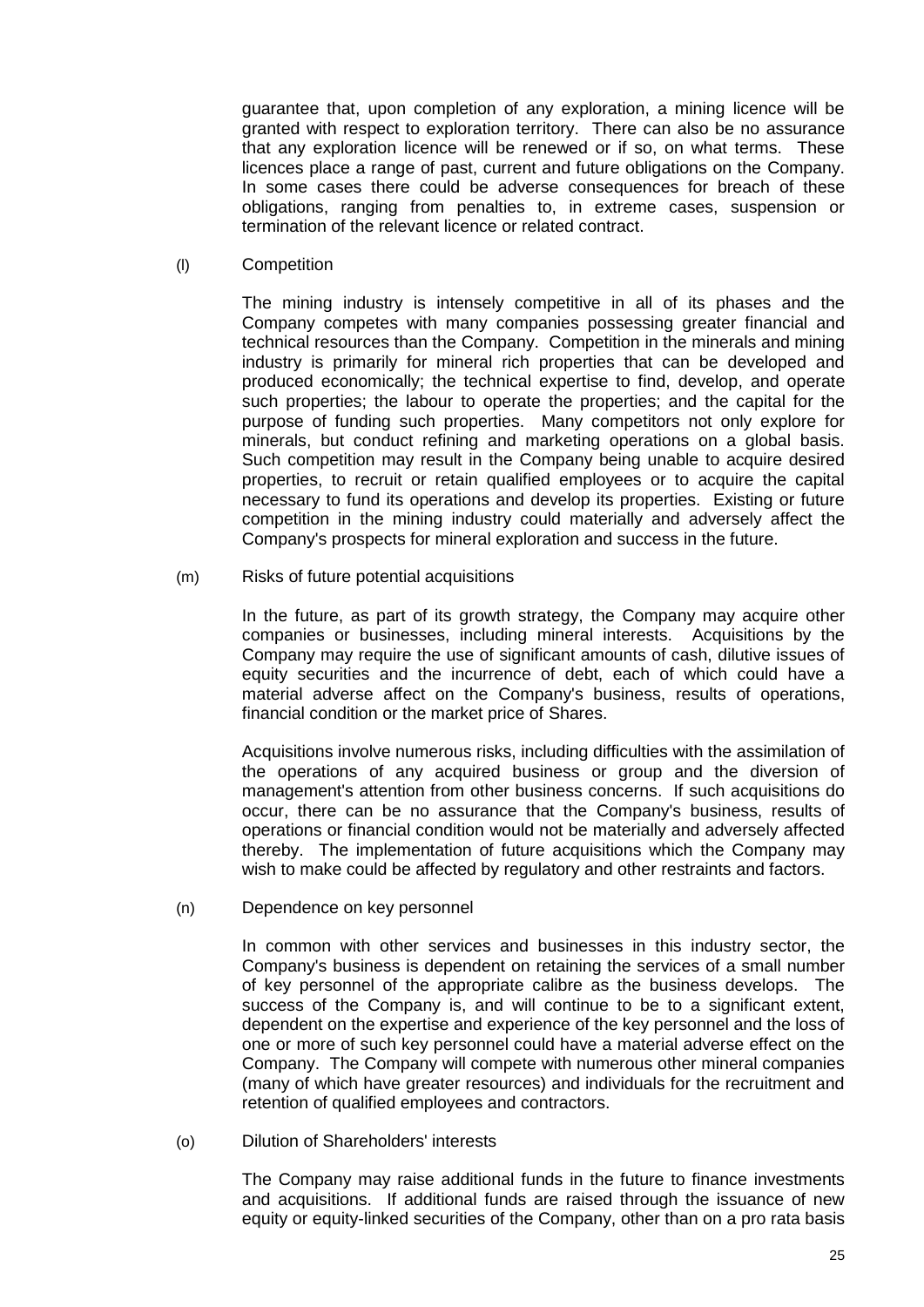to existing Shareholders, the percentage ownership of the Shareholders may be reduced, Shareholders may experience subsequent dilution and/or such securities may have preferred rights, options and pre-emption rights senior to Shares.

(p) Exchange rate risk

The Company reports its financial results and maintain its accounts in US dollars. The Company has interests in companies which are quoted on stock exchanges in Australia, Canada, New Zealand and the United Kingdom and will, therefore, be exposed to fluctuations in the value of the currencies in which those stocks are traded. There can be no assurance that the Company will not be materially and adversely affected by such fluctuations.

(q) Environmental risk

The exploration for minerals, development of mines and production of metals can be hazardous to the environment and environmental damage may occur that is costly to remedy. If the Company or any of its subsidiaries is responsible for any environmental damage, the Company may incur substantial remediation costs or liabilities to third parties.

The Company may be involved in operations that may be subject to environmental and safety regulation (including regular environmental impact assessments and permitting). This may include a wide variety of matters, such as prevention of waste, pollution and protection of the environment, labour regulations and worker safety. The regulations may change in a manner that may require stricter or additional standards than those currently in effect, a heightened degree of responsibility for companies and their directors and employees and more stringent enforcement of existing laws and regulations. There may also be unforeseen environmental liabilities resulting from exploration and development activities, which may be costly to remedy. In particular, the acceptable level of pollution and the potential clean up costs and obligations and liability for toxic or hazardous substances for which the Company may become liable, as a result of its activities, may be impossible to assess against the current legal framework and current enforcement practices. There is no assurance that future changes in environmental regulation will not adversely affect the activities of the Company.

(r) Counterparty risk

There is a risk, which is higher in the current uncertain economic environment, that contracts and other arrangements to which the Company is a party and obtains a benefit (such as service and supply agreements) will not be performed by the relevant counterparties, including if those counterparties become insolvent or are otherwise unable to perform their obligations.

#### **4.5 Litigation, regulatory and general risks**

(a) Litigation risks

Legal proceedings may arise from time to time in the course of the Company's activities. The Directors cannot preclude that such litigation may be brought against the Company or any of its subsidiaries in the future from time to time.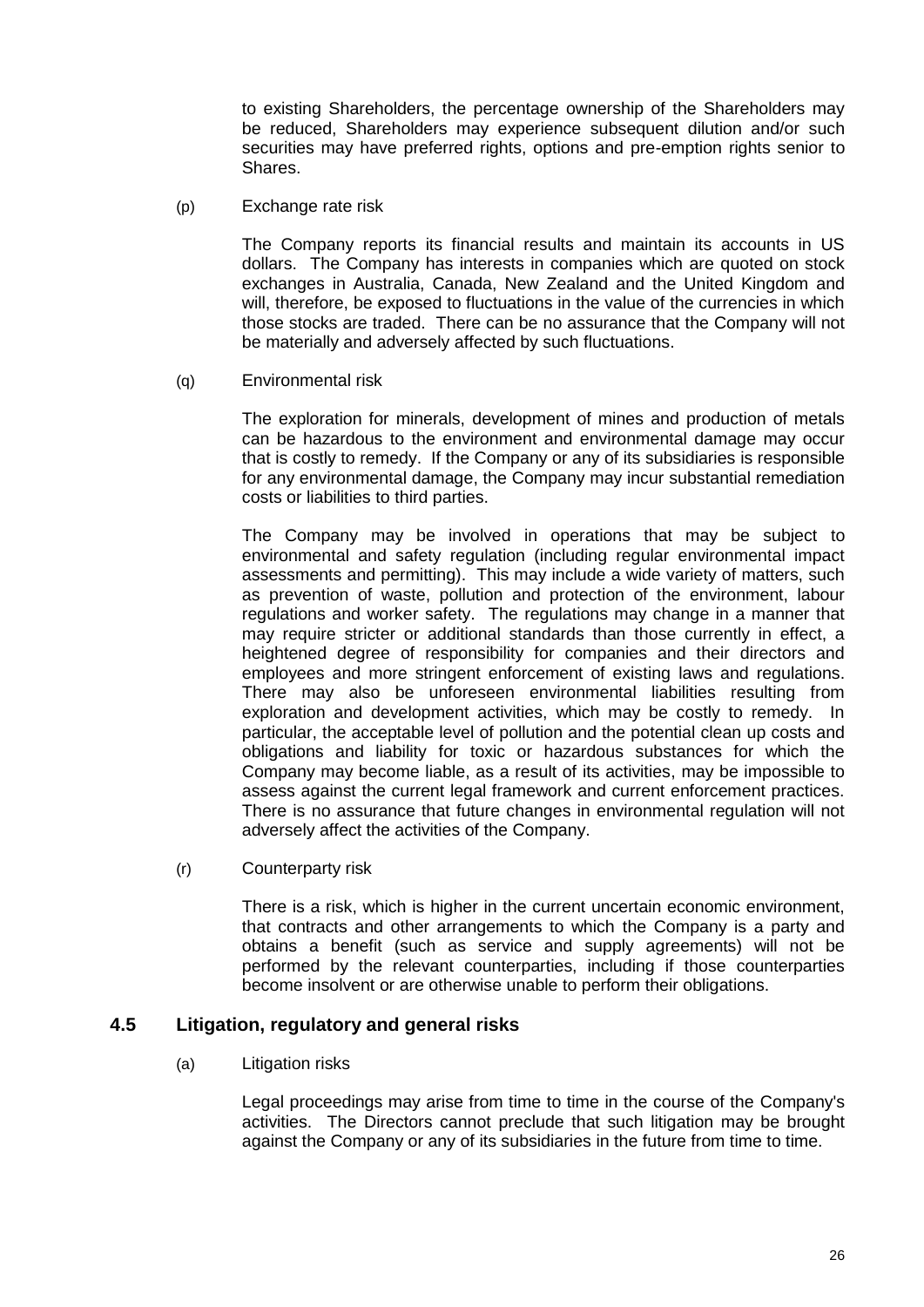#### (b) Regulatory approvals

The Directors believe that the Company holds all necessary approvals, licences and permits under applicable laws and regulations in respect of its projects and believes it is presently complying in all material respects with the terms of such approvals, licences and permits. However, such approvals, licences and permits are subject to change in various circumstances and further project specific governmental decrees and/or legislative enactments may be required. There can be no guarantee that the Company will be able to obtain or maintain all necessary approvals, licences and permits that may be required.

(c) Economic, political, judicial, administrative, taxation or other regulatory factors

The Company may be adversely affected by changes in economic, political, judicial, administrative, taxation or other regulatory factors, in the countries in which it operates or has investments, and other countries where it may operate in the future or in which companies, the Company invests in in the future, may operate. These risks and uncertainties include, but are not limited to: hyperinflation; labour unrest; risk of war or civil unrest; expropriation and nationalisation; renegotiations or nullification of existing concessions, licences, permits and contracts; illegal mining; changes in taxation policies; restrictions on foreign exchange and repatriation; terrorist activities; extreme fluctuations in currency exchange rates; and changing political conditions, currency controls and governmental regulations that favour or require the awarding of contracts to local contractors or require foreign contractors to employ citizens of, or purchase supplies from, a particular jurisdiction.

There is no assurance that the Company will be successful in obtaining required financing as and when needed. Volatile markets for gold, copper and other minerals may make it difficult or impossible for the Company to obtain equity or debt financing on favourable terms or at all. Failure to obtain additional financing on a timely basis may cause the Company to postpone any development plans, forfeit rights in some or all of its properties or reduce or terminate some or all of its operations, and impact on its ability to implement its planned strategy.

(d) Market perception

The market price of the Shares could be subject to significant fluctuations, due to a change in sentiment in the market following the Offer.

Any such fluctuations could result from national and global economic and financial conditions, the market's response to the Offer, changes in metal prices, market perceptions of the Company and the companies in which the Company holds an interest, regulatory changes affecting the Company's operations, variations in the Company's operating results, business developments of the Company or its competitors and liquidity of financial markets.

The operating results and prospects of the Company from time to time may be below the expectations of market analysts and investors. Any of these events could result in a decline in the market price of the Shares.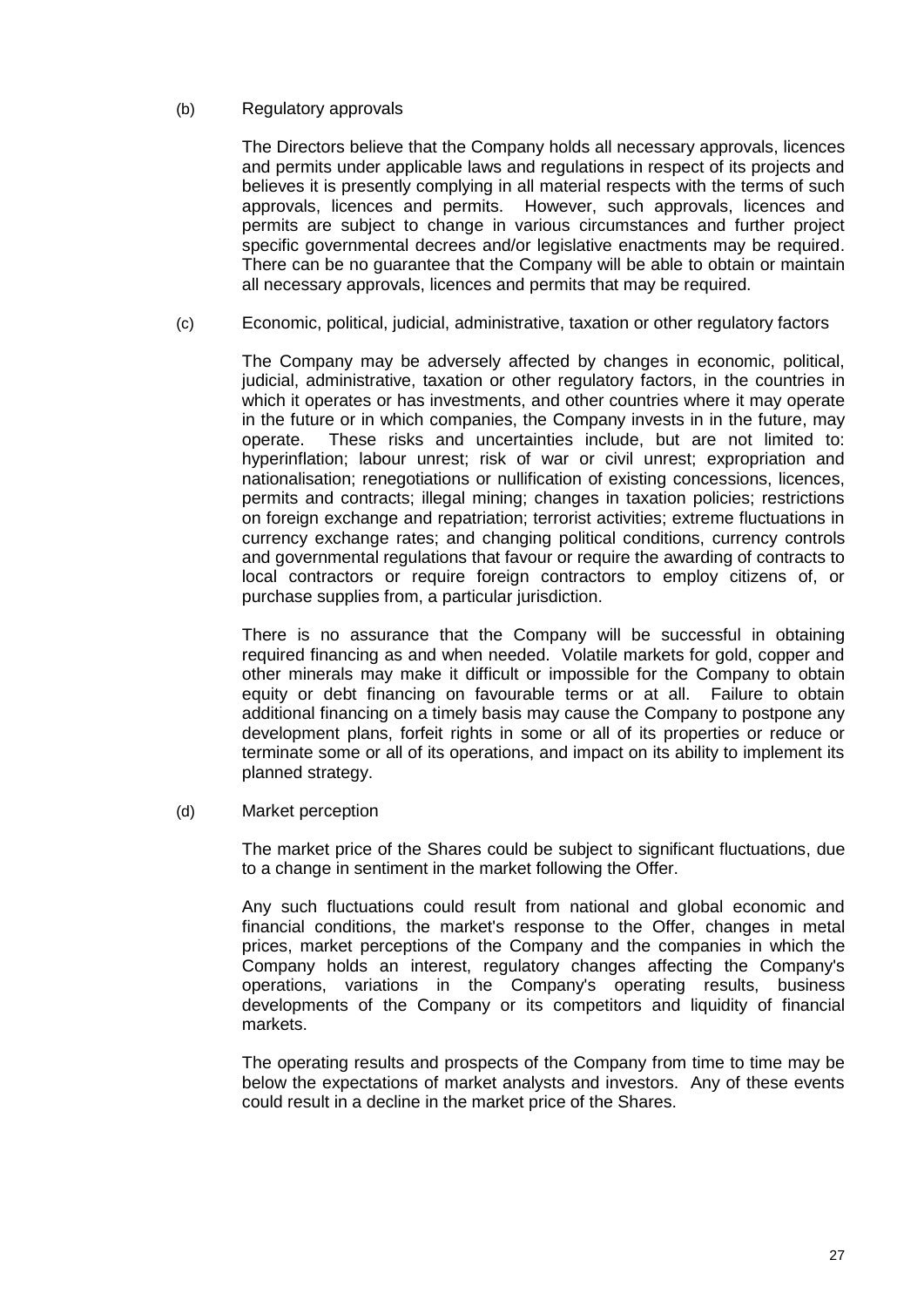## <span id="page-27-0"></span>**5. Additional information**

#### <span id="page-27-1"></span>**5.1 Rights attaching to Shares**

The rights and liabilities attaching to Shares are set out in the Bye-laws and are affected by the Bermuda Companies Act, the common law of Bermuda and the ASX Listing Rules.

The Bye-laws are available on the Company's website, www.zetaresources.co.

A summary of the principal rights and liabilities attaching to Shares is set out below.

(a) Profits and dividends

The Directors may in their sole discretion (subject to any preferred dividend rights attached to any class of shares and to the Bermuda Companies Act) declare and pay a dividend or make a distribution out of contributed surplus to the shareholders of the Company according to their rights and interests, including interim dividends, which may be declared and paid in proportion to the amount paid up on each share. Payment or satisfaction of any dividend or distribution out of contributed surplus may be made in cash or by the issue of fully paid Shares or by the distribution of specific assets.

Contributed surplus is a North American concept recognised under the generally accepted accounting principles of the Canadian Institute of Chartered Accountants, which are applied in Bermuda. Contributed surplus includes proceeds from donated shares, credits resulting from the redemption or conversion of shares at less than the amount of the nominal capital or par value, the excess value of shares acquired over the nominal value of those shares issued in a share exchange (should the board of directors of the Company elect to treat it as such) and donations of cash or other assets to the company.

The Company does not have any current intention to declare and pay a dividend or make a distribution out of contributed surplus.

(b) Voting rights

Subject to any rights or restrictions attaching to any class of shares in the Company, at any general meeting of the Company, each Shareholder entitled to vote may vote in person or by proxy, or, if it is a company, by representative each of whom shall be entitled to speak and to one vote on a show of hands and each Shareholder present in person or by proxy, or, if it is a company, by representative shall be entitled on a poll to one vote for each Share held.

No Shareholder shall be entitled to vote at any general meeting, unless all calls presently payable by him in respect of Shares have been paid. On a poll a Shareholder or proxy or representative, if entitled to more than one vote, need not use all his votes or cast all the votes he uses in the same way.

#### (c) Appointment and removal of directors

Shareholders in general meeting may by ordinary resolution appoint any person as a new Director, or as a Director to fill up all or any vacated offices resulting from one or more Directors retiring at, or ceasing to hold office at the conclusion of, that meeting.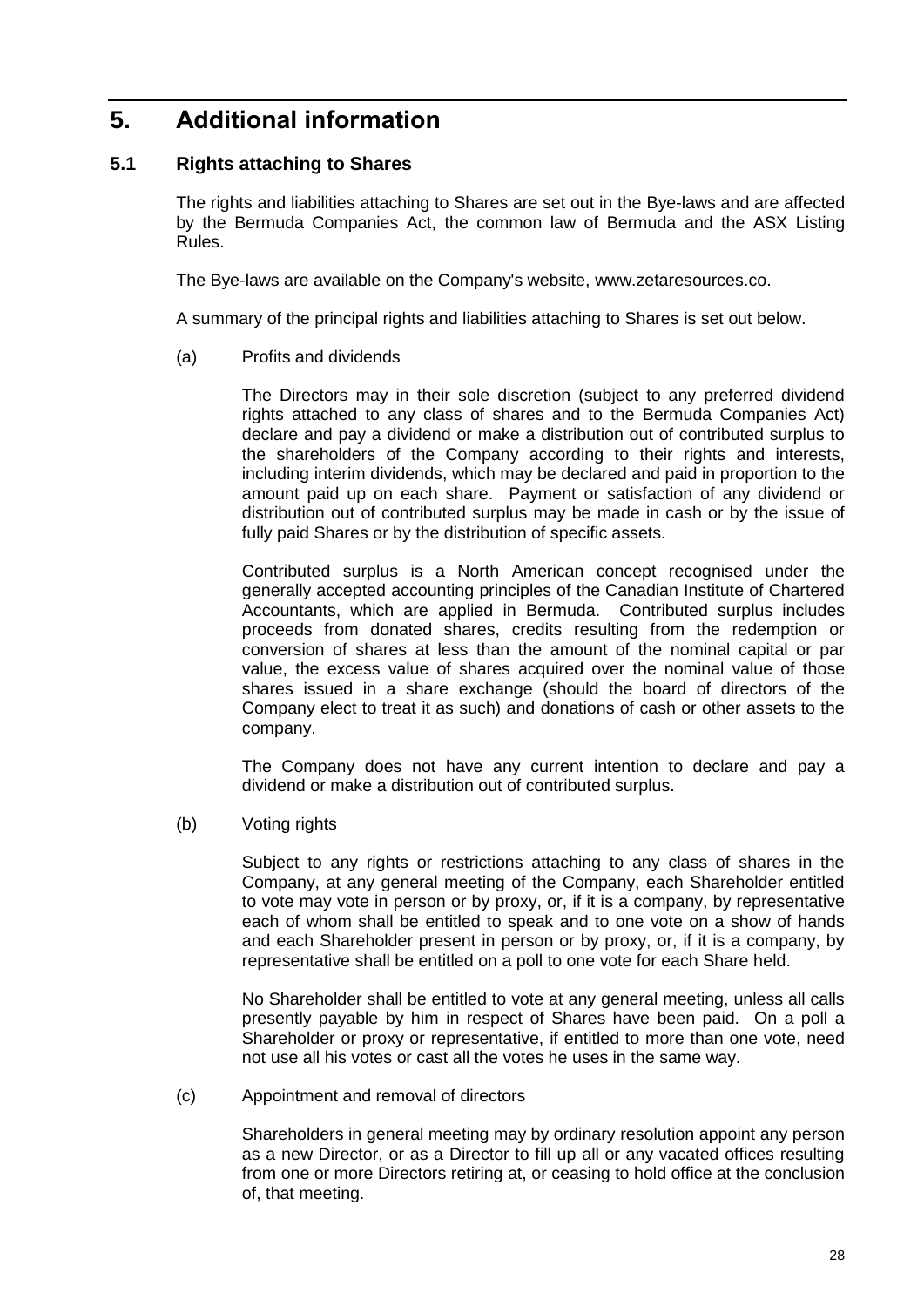The Board or Shareholders in general meeting shall have the power to appoint any person as a Director to fill a vacancy on the Board occurring as a result of the death, disability, disqualification or resignation of any Director or as a result of an increase in the size of the Board.

Directors who are subject to retirement by rotation shall retire from office at annual general meetings of Shareholders no later than the longer of:

- (i) the third annual general meeting; or
- (ii) 3 years,

after that Director's last election or appointment and shall be eligible for reelection thereafter.

(d) Rights to convene general meetings

The president or chairman (if any), or any two Directors, or any Director and the company secretary, or the Board, may convene a special general meeting whenever in their judgment such a meeting is necessary.

The Board shall, on the requisition of Shareholders holding at the date of the deposit of the requisition no less than one-tenth of such of the paid up share capital of the Company carrying the right to vote, proceed to convene a special general meeting and the provisions of the Bermuda Companies Act shall apply.

(e) Rights on a winding up

Subject to the terms of issue of Shares, if the Company shall be wound up, the liquidator may, with the sanction of a resolution of Shareholders and any other sanction required by the Bermuda Companies Act, divide amongst the shareholders of the Company in specie or kind the whole or any part of the assets of the Company (whether they shall consist of property of the same kind or not) and may for such purposes set such values as the liquidator deems fair upon any property to be so divided and may determine how such division shall be carried out as between the Shareholders or different classes of shareholders. The liquidator may, with such a sanction, vest the whole or any part of such assets in trustees upon such trust for the benefit of the shareholders of the Company as the liquidator shall think fit, but so that no shareholder of the Company shall be compelled to accept any shares or other assets upon which there is any liability.

(f) Variation of rights

If, at any time, the share capital of the Company is divided into different classes of shares, the rights attached to any class may, unless otherwise provided by the terms of issue of the shares of that class, be varied with the consent in writing of the holders of not less than 75% of the issued shares of that class or with the sanction of a resolution passed by a majority of the votes cast at a separate general meeting of the holders of such shares at which the quorum is at least two persons holding or representing by proxy, one-third of the issued shares of that class.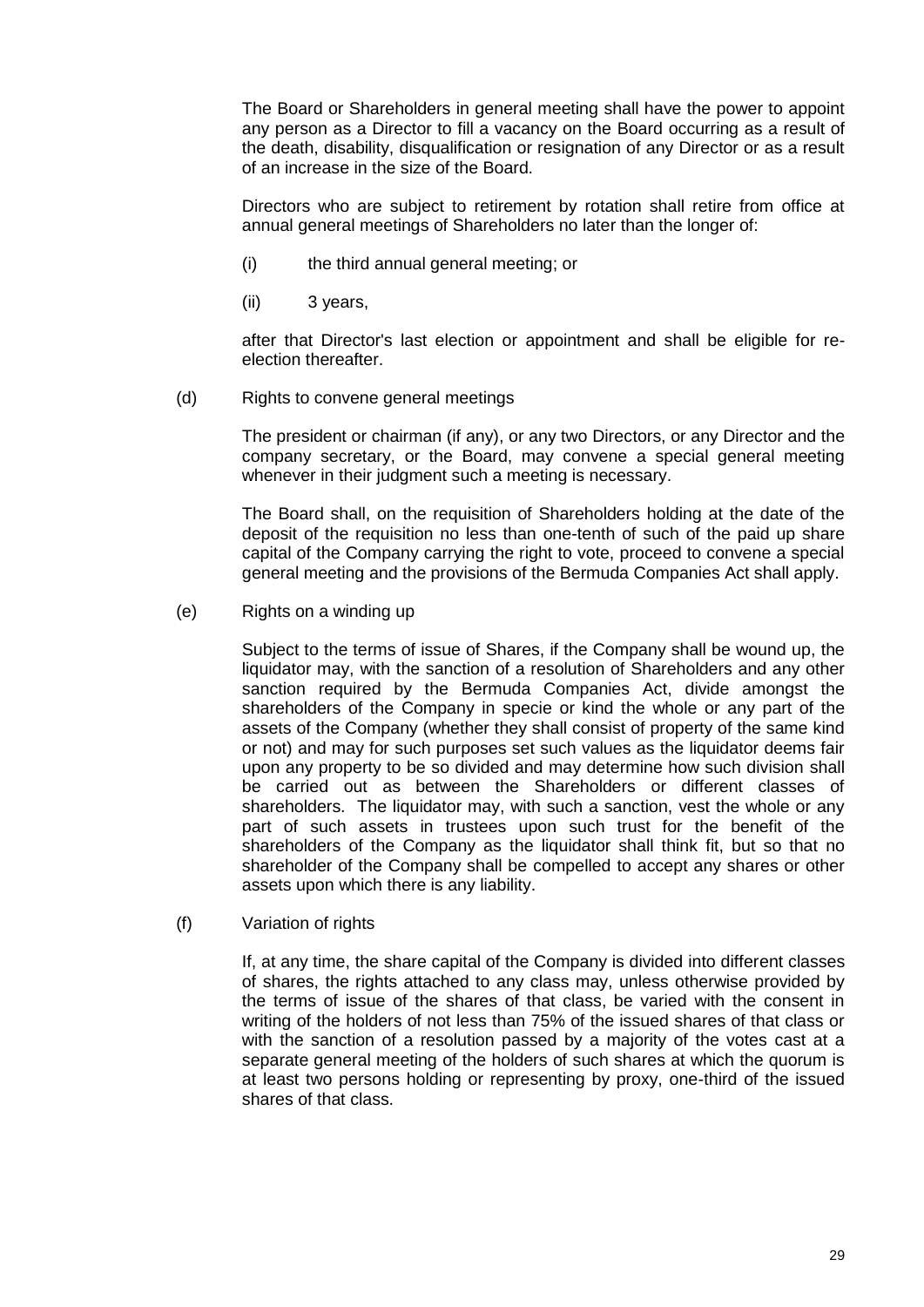#### **5.2 Directors' interests in Shares and Listed Options**

The Directors or their nominees currently each hold Shares and Listed Options as follows:

| <b>Director</b> | <b>No. of Shares</b> | <b>No. of Listed Options</b> |
|-----------------|----------------------|------------------------------|
| Peter Sullivan  | 3,220,566            | 644,113                      |
| Marthinus Botha | -                    | $\overline{\phantom{0}}$     |
| Xi Xi           | ۰                    |                              |

#### **5.3 Company is a disclosing entity**

The Company is a disclosing entity under the Corporations Act. It is subject to regular reporting and disclosure obligations under both the Corporations Act and the Listing Rules. These obligations require the Company to notify ASX of information about specific events and matters as they arise for the purpose of ASX making the information available to the stock market conducted by ASX. In particular, the Company has an obligation under the Listing Rules (subject to certain limited exceptions), to notify ASX once it is, or becomes aware of information concerning the Company which a reasonable person would expect to have a material effect on the price or value of the Shares.

Documents that the Company is required to lodge with ASX include:

- (a) quarterly activities and cashflow reports, to be provided to the ASX within a specified time at the end of each quarter;
- (b) half yearly reports and preliminary financial statements, to be provided to the ASX within a specified time of the end of each half and full year accounting period respectively; and
- (c) financial statements, to be lodged with the ASX within a specified time after the end of each accounting period.

#### <span id="page-29-0"></span>**5.4 Copies of documents**

Copies of documents lodged with ASIC in relation to the Company (not being documents referred to in section 1274(2)(a) of the Corporation Act) may be obtained from, or inspected at, an office of ASIC. The Company will provide free of charge to any person who requests it during the period of the Offer, a copy of:

- (a) the Annual Report of the Company for the period ended 30 June 2013 being the last financial period for which an annual financial report was lodged with ASIC in relation to the Company before the issue of this Prospectus; and
- (b) the following continuous disclosure notices given by the Company to notify ASX of information relating to the Company since the Company lodged its Annual Report for the period ended 30 June 2013 and before the date of issue of this Prospectus:

| Subject of Announcement                     |
|---------------------------------------------|
| 30 November 2013 Net Tangible Asset Backing |
| Movement in Substantial Holding NZO         |
| Change in substantial holding for PAN       |
|                                             |

**Date Lodged Subject of Announcement**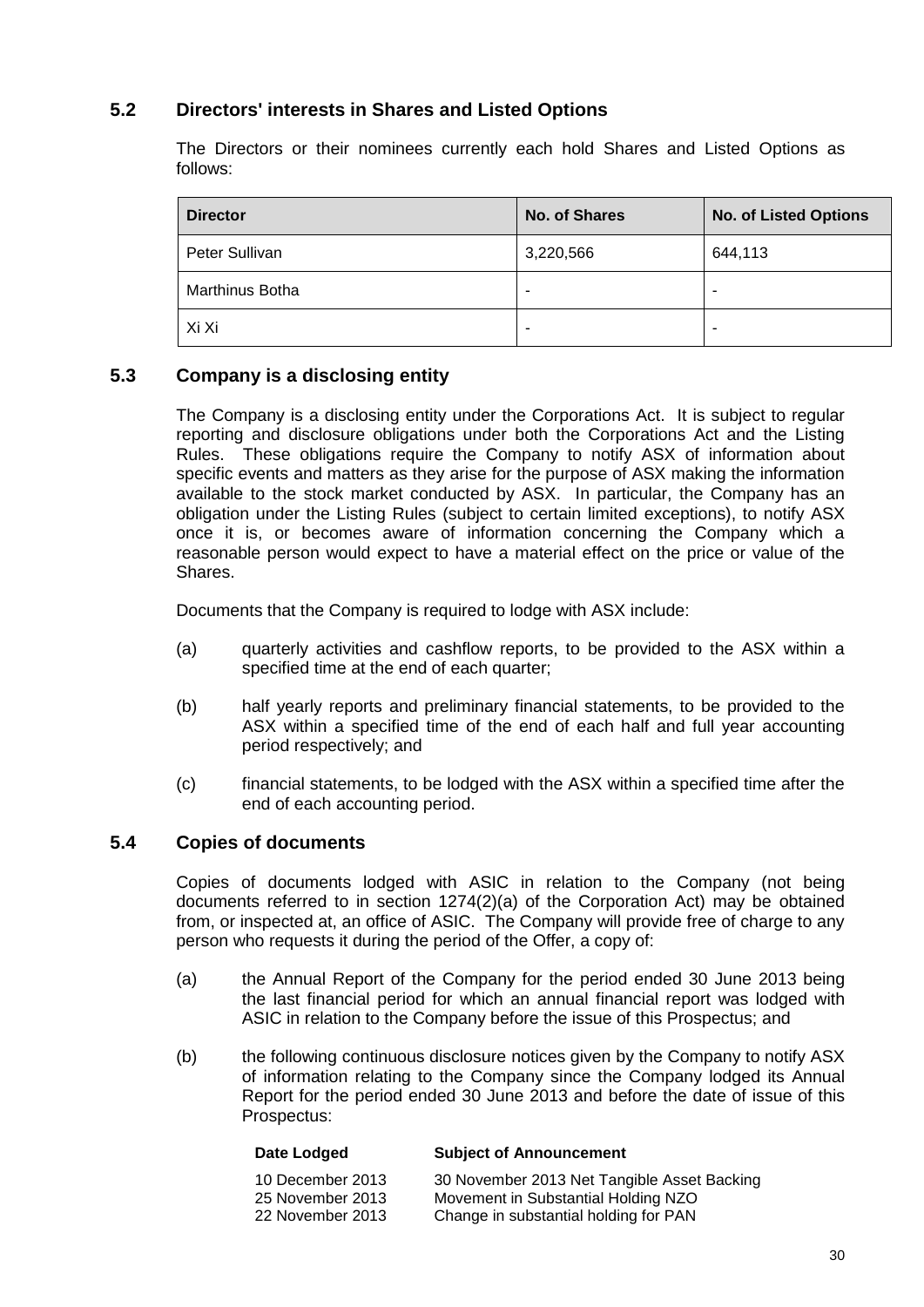| 14 November 2013 | Results of Annual General Meeting 13 November<br>2013  |
|------------------|--------------------------------------------------------|
| 14 November 2013 | Chairman's Address to Shareholders 13 November<br>2013 |
| 13 November 2013 | Becoming a substantial holder for PAN                  |
| 11 November 2013 | 31 October 2013 Net Tangible Asset Backing             |
| 1 November 2013  | Quarterly Activities Report - 30 September 2013        |
| 18 October 2013  | Annual Report to shareholders - amended                |

The following documents are available for inspection throughout the period of the Offer during normal business hours at the Australian registered office of the Company at Endeavour Corporate, Suite 8, 7 The Esplanade, Mount Pleasant, Western Australia:

- (a) this Prospectus;
- (b) the Bye-laws; and
- (c) the consents referred to in Section [5.12](#page-32-0) and the consents provided by the Directors to the issue of this Prospectus.

#### **5.5 Information excluded from continuous disclosure notices**

There is no information which has been excluded from a continuous disclosure notice in accordance with the Listing Rules, and which is required to be set out in this Prospectus.

#### **5.6 Determination by ASIC**

ASIC has not made a determination which would prevent the Company from relying on section 713 of the Corporations Act in issuing the Shares under this Prospectus.

#### **5.7 Directors' interests**

Except as disclosed in this Prospectus, no Director or proposed director, and no firm in which a Director or proposed director is a partner:

- (a) has any interest nor has had any interest in the last two years prior to the date of this Prospectus in the formation or promotion of the Company, the Shares offered under this Prospectus or property acquired or proposed to be acquired by the Company in connection with its formation or promotion of the Offer; or
- (b) has been paid or given or will be paid or given any amount or benefit to induce him or her to become, or to qualify as, a Director, or otherwise for services rendered by him or her in connection with the formation or promotion of the Company or the Offer.

#### **5.8 Directors remuneration**

The Bye-laws authorise the payment of an aggregate annual amount of up to US\$200,000 as non-executive Directors' fees. As the company only became US\$200,000 as non-executive Directors' fees. operational towards the end of the previous reporting period no remuneration was paid to directors for the period ended 30 June 2013. The following table shows the total remuneration, including Directors' fees, paid to Directors since 1 July 2013.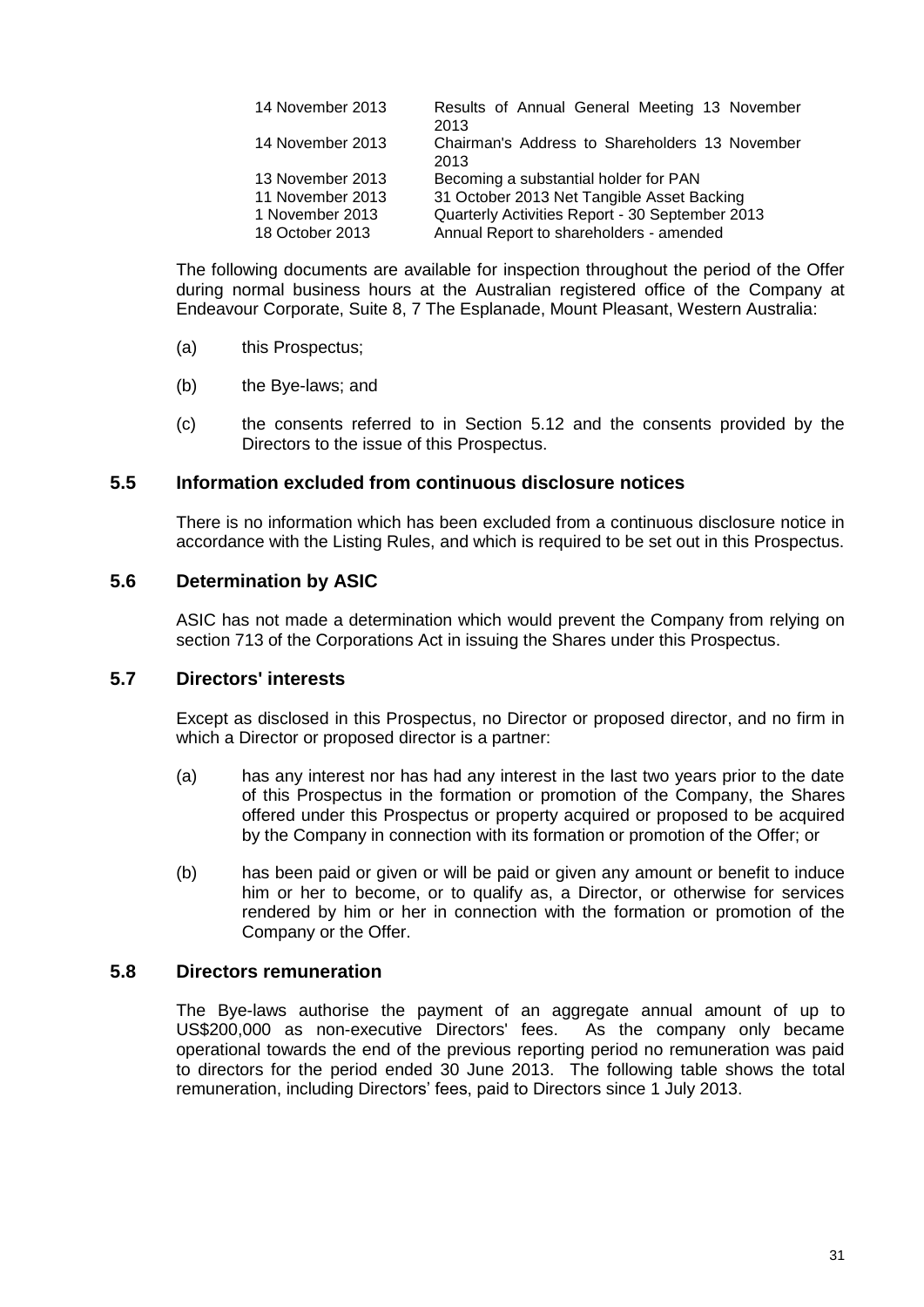| <b>Director</b> | <b>Financial</b><br>Year | <b>Directors</b><br><b>Fees</b><br>and<br><b>Salary</b><br><b>US\$</b> | <b>Superannuation</b><br>US\$ | <b>Other</b><br>non-<br>cash<br>benefits<br><b>US\$</b> | <b>Total</b><br>US\$ |
|-----------------|--------------------------|------------------------------------------------------------------------|-------------------------------|---------------------------------------------------------|----------------------|
| Martin Botha    | 2014                     | \$12,500                                                               | -                             |                                                         | \$12,500             |
| Xi Xi           | 2014                     | \$12,500                                                               | -                             |                                                         | \$12,500             |
| Peter Sullivan  | 2014                     | \$12,500                                                               | -                             |                                                         | \$12,500             |

#### **5.9 Interests of other persons**

Except as disclosed in this Prospectus, no expert, promoter or other person named in this Prospectus as performing a function in a professional, advisory or other capacity in connection with the preparation or distribution of this Prospectus has, and has not had in the two years before the date of this Prospectus, any interests in:

- (a) the formation or promotion of the Company;
- (b) property acquired or proposed to be acquired by the Company in connection with its formation or promotion of the Offer; or
- (c) the Offer,

and no amounts have been paid or agreed to be paid (in cash or Shares or otherwise) and no other benefit has been given or agreed to be given to any of those persons for services provided by those persons in connection with the formation or promotion of the Company or the Offer.

Hardy Bowen will be paid \$10,000 (plus GST) in fees for legal services as at the date of this Prospectus in connection with the Offer. In the past two years Hardy Bowen has provided legal advice in relation to various matters, including an acquisition agreement, scheme of arrangement and the listing of the Company on ASX and been paid \$7,747.60 (plus GST) for these services.

**Offer**

#### <span id="page-31-0"></span>**5.10 Expenses of Offer**

The estimated expenses of the Offer are as follows:

|                                      | S         |
|--------------------------------------|-----------|
| ASIC Lodgement fee                   | 2,225.00  |
| ASX quotation fee                    | 28,453.50 |
| Legal and preparation expenses       | 10,000    |
| Printing, mailing and other expenses | 3,000.00  |
| <b>Share Registry</b>                | 5,000.00  |
| Total                                | 48,678.50 |

#### **5.11 Electronic prospectus**

Pursuant to Class Order 00/44, ASIC has exempted compliance with certain provisions of the Corporations Act to allow distribution of an electronic prospectus and electronic application form on the basis of a paper prospectus lodged with the ASIC, and the publication of notices referring to an electronic prospectus or electronic application form, subject to compliance with certain conditions.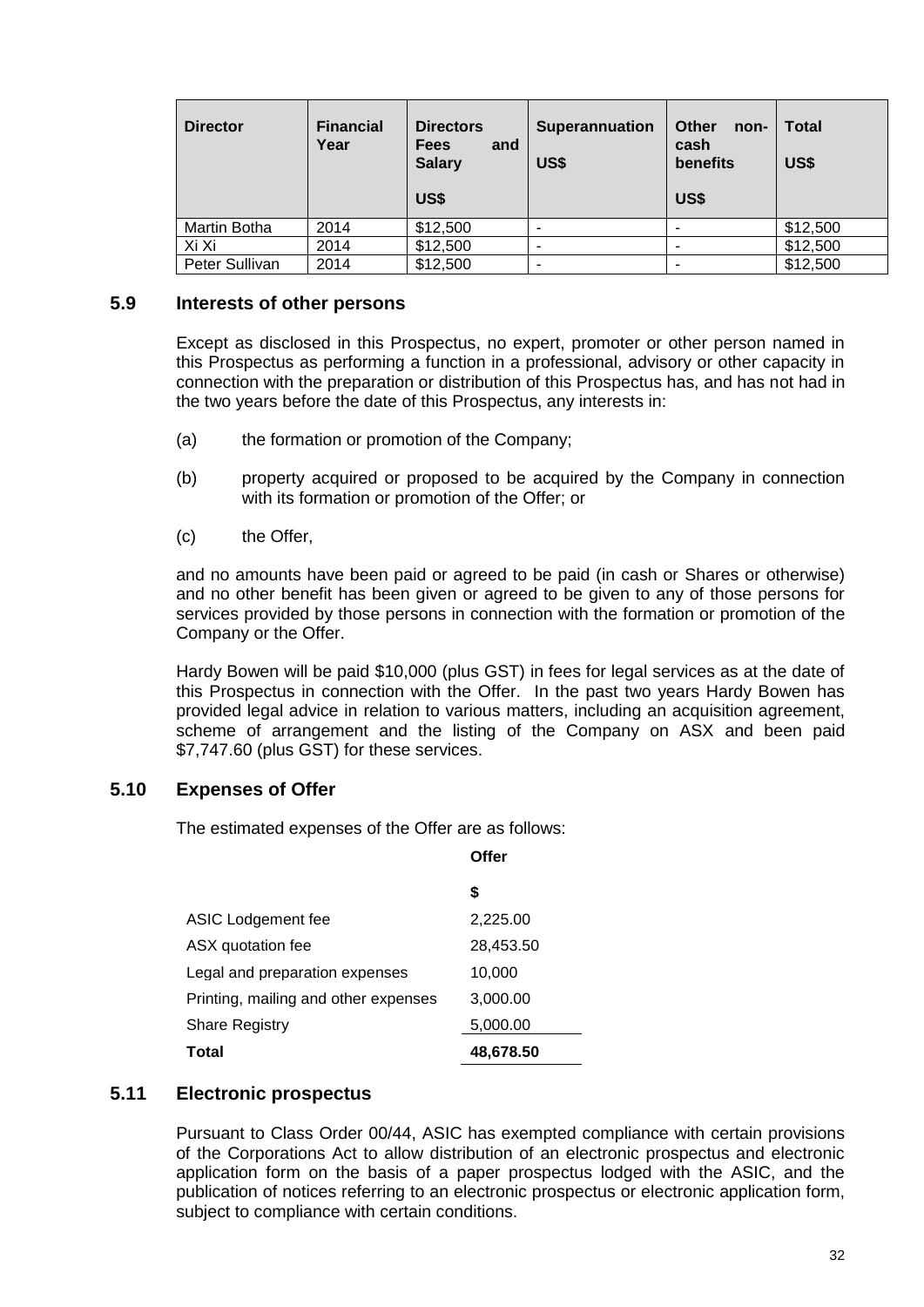If you have received this Prospectus as an electronic Prospectus, please ensure that you have received the entire Prospectus accompanied by the Entitlement and Acceptance Form. If you have not, please phone the Company on +61 8 9316 9100 and the Company will send you, for free, either a hard copy or a further electronic copy of the Prospectus, or both. Alternatively, you may obtain a copy of this Prospectus from the Company's website at www.zetaresources.co.

The Company reserves the right not to accept an Entitlement and Acceptance Form from a person if it has reason to believe that when that person was given access to the electronic Entitlement and Acceptance Form, it was not provided together with the electronic Prospectus and any relevant supplementary or replacement prospectus or any of those documents were incomplete or altered.

#### <span id="page-32-0"></span>**5.12 Consents**

Other than as set out below, each of the parties referred to in this Section [5.12:](#page-32-0)

- (a) does not make, or purport to make, any statement in this Prospectus, nor is any statement in this Prospectus based on any statement by any of those parties;
- (b) to the maximum extent permitted by law, expressly disclaims and takes no responsibility for any part of this Prospectus other than a reference to its name and a statement included in this Prospectus with the consent of the party; and
- (c) did not authorise or cause the issue of all or any part of this Prospectus.

Hardy Bowen has given and has not before the date of this Prospectus withdrawn its written consent to be named as legal adviser to the Company as to matters of Australian law.

Security Transfer Registrars Pty Ltd has given and has not before the date of this Prospectus withdrawn its written consent to be named as share registry to the Company in the form and context in which it is named.

BBY Nominees Pty Ltd has given and has not before the date of this Prospectus withdrawn its written consent to be named as the nominee for foreign Shareholders.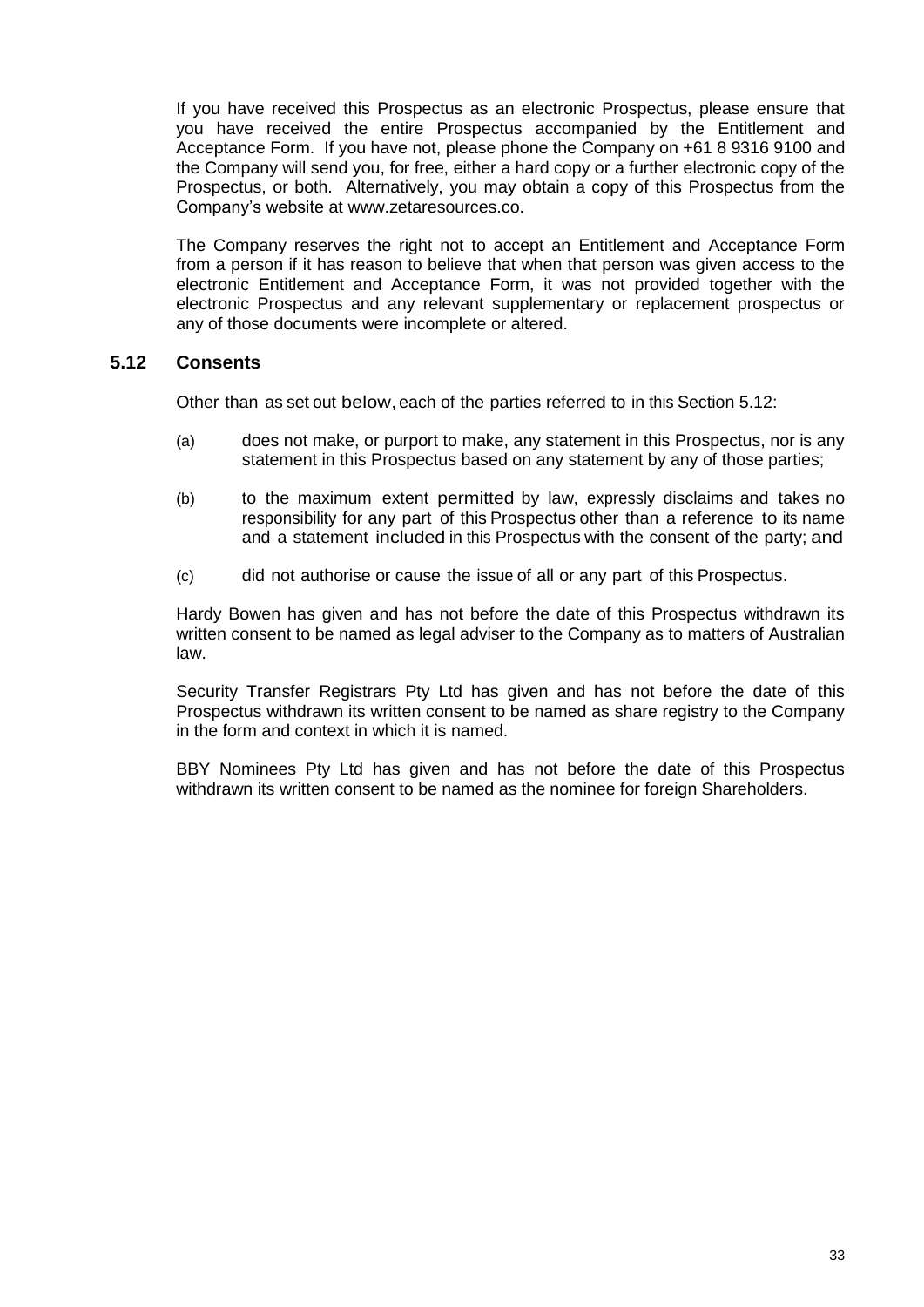# <span id="page-33-0"></span>**6. Directors' Statement and Consent**

This Prospectus is authorised by each of the Directors of the Company.

This Prospectus is signed for and on behalf of the Company by:

Peter Sullivan **Director**

Dated: 20 December 2013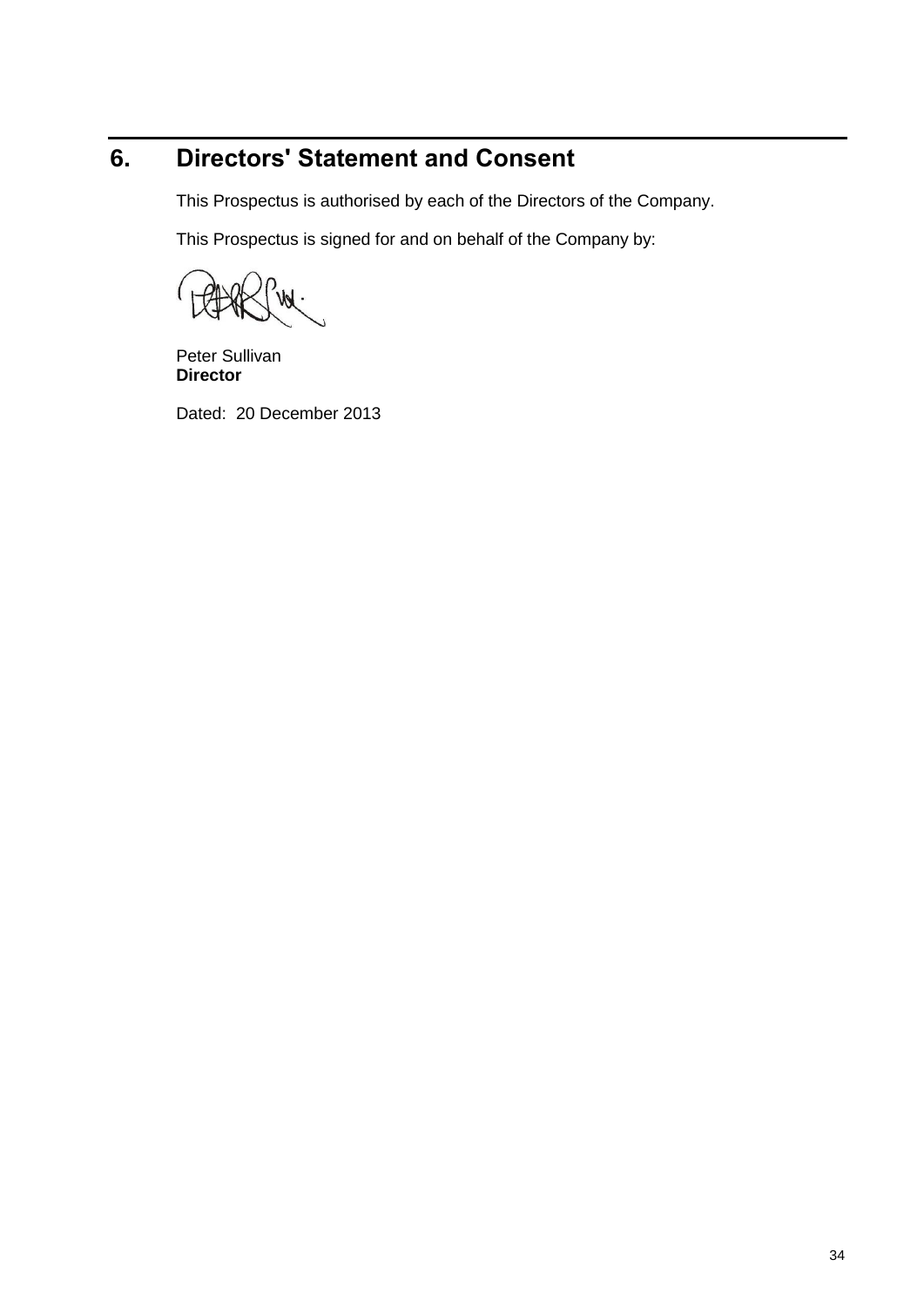## <span id="page-34-0"></span>**7. Glossary of Terms**

These definitions are provided to assist persons in understanding some of the expressions used in this Prospectus.

**\$** means Australian dollars (unless otherwise indicated).

**Acceptance** means a valid acceptance of Shares made pursuant to this Prospectus on an Entitlement and Acceptance Form.

**Annual Report** means the financial report lodged by the Company with ASIC in respect to the period ended 30 June 2013 and includes the chairman's statement, investment manager's report, information regarding the five largest holdings, details of the investment team and investment approach, corporate governance statement and financial statements of the Company and its controlled entities for the period ended 30 June 2013, together with a Directors' report in relation to that financial year and the auditor's report for the period to 30 June 2013.

**Applicant** refers to a person who submits an Entitlement and Acceptance Form and **Application** refers to the submission of an Entitlement and Acceptance Form.

**Application Monies** means application monies for Shares received by the Company from an Applicant.

**ASIC** means the Australian Securities and Investments Commission.

**ASTC** means ASX Settlement and Transfer Corporation Pty Ltd ACN 008 504 532.

**ASX** means ASX Limited ABN 98 008 624 691 and where the context permits, the Australian Securities Exchange operated by ASX Limited.

**ASX Listing Rules** means the official listing rules of ASX.

**BBY Nominees Pty Ltd** means BBY Nominees Pty Ltd (AFSL 238095).

**Bermuda Companies Act** means the Companies Act 1981 of Bermuda, as may be amended or replaced from time to time.

**Board** means the Directors meeting as a board.

**Business Day** means Monday to Friday inclusive, other than a day that ASX declares is not a business day.

**Bye-laws** means the bye-laws of the Company.

**CHESS** means ASX Clearing House Electronic Subregistry System.

**Closing Date** means the date identified as such in the proposed timetable.

**Company** or **Zeta** means Zeta Resources Limited ARBN 162 902 481.

**Corporations Act** means the Corporations Act (Cth) 2001.

**Directors** mean the directors of the Company at the date of this Prospectus.

**Eligible Shareholder** means a person registered as the holder of Shares on the Record Date whose registered address is in Australia and New Zealand.

**Entitlement** means the entitlement to Shares under the Offer.